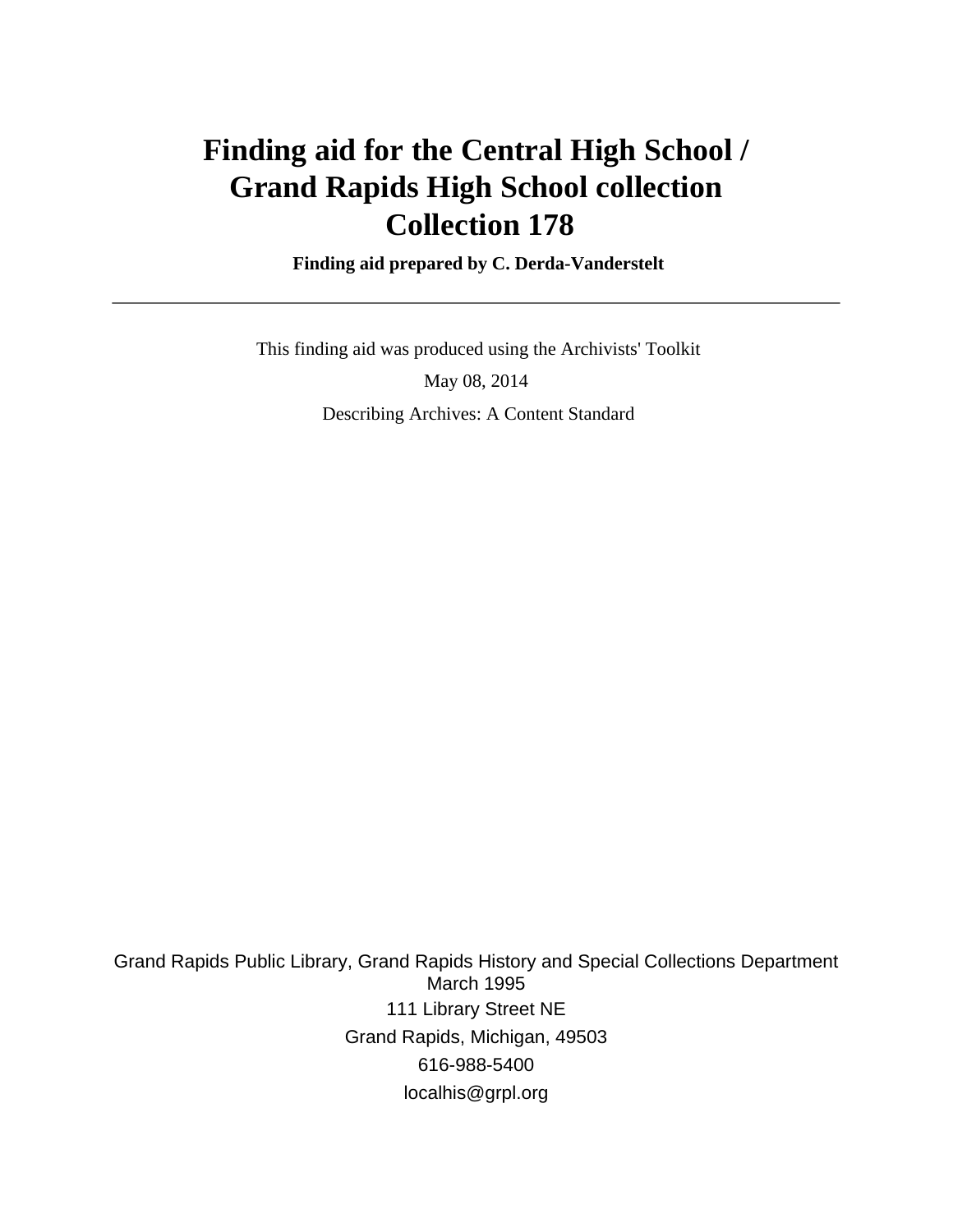# **Table of Contents**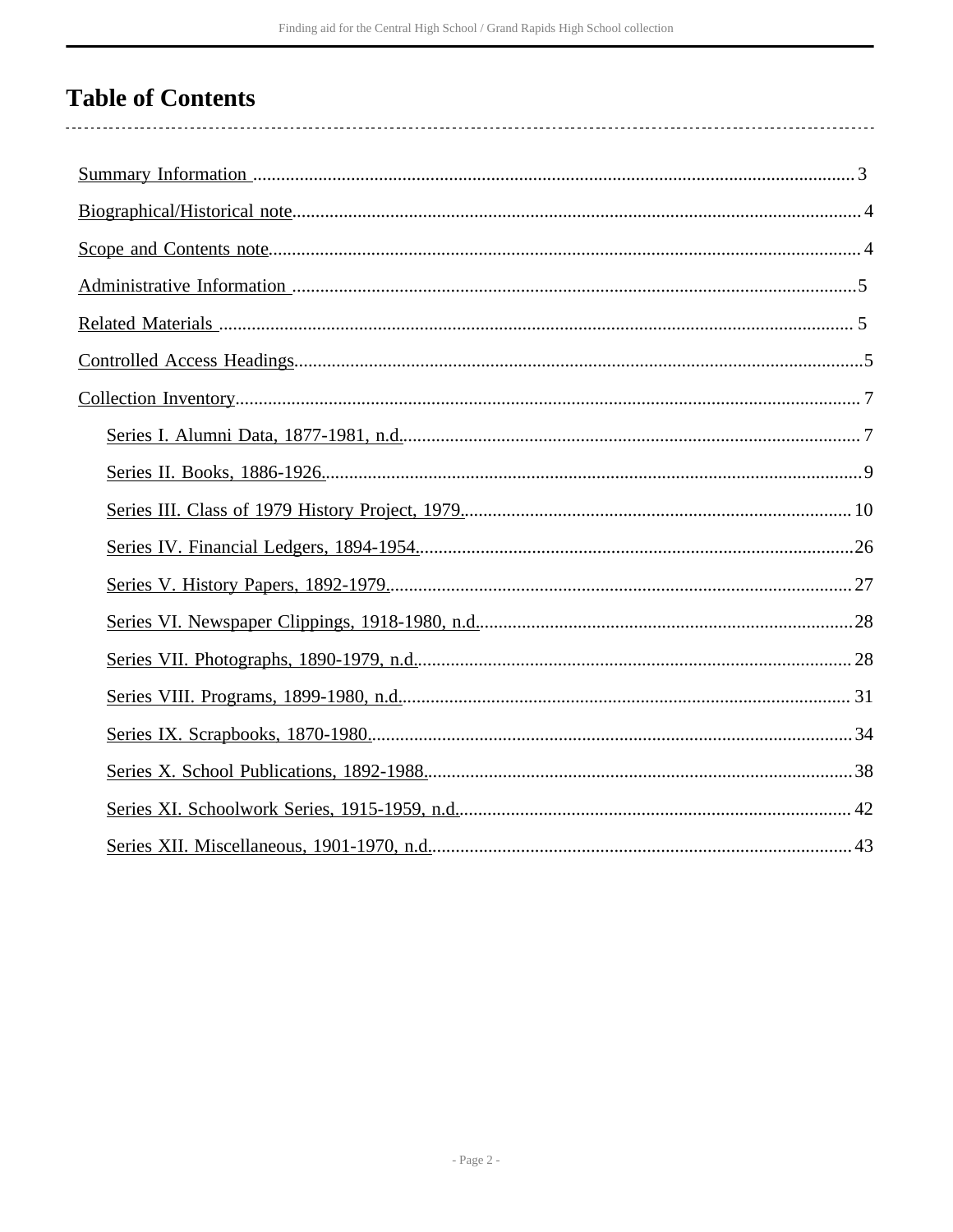# <span id="page-2-0"></span>**Summary Information**

| <b>Repository</b> | Grand Rapids Public Library, Grand Rapids History and Special<br><b>Collections Department</b>                                                                                                                                                                                                                                                                                                                                                                                                                                                                                                                                                                                                                                                                                                                                                                                                                                                                                                     |
|-------------------|----------------------------------------------------------------------------------------------------------------------------------------------------------------------------------------------------------------------------------------------------------------------------------------------------------------------------------------------------------------------------------------------------------------------------------------------------------------------------------------------------------------------------------------------------------------------------------------------------------------------------------------------------------------------------------------------------------------------------------------------------------------------------------------------------------------------------------------------------------------------------------------------------------------------------------------------------------------------------------------------------|
| <b>Title</b>      | Central High School/Grand Rapids High School collection                                                                                                                                                                                                                                                                                                                                                                                                                                                                                                                                                                                                                                                                                                                                                                                                                                                                                                                                            |
| Date [bulk]       | Bulk, 1979-1980                                                                                                                                                                                                                                                                                                                                                                                                                                                                                                                                                                                                                                                                                                                                                                                                                                                                                                                                                                                    |
| Date [inclusive]  | 1870-1993                                                                                                                                                                                                                                                                                                                                                                                                                                                                                                                                                                                                                                                                                                                                                                                                                                                                                                                                                                                          |
| <b>Extent</b>     | 21.3 Linear feet Over 40 boxes                                                                                                                                                                                                                                                                                                                                                                                                                                                                                                                                                                                                                                                                                                                                                                                                                                                                                                                                                                     |
| Language          | English                                                                                                                                                                                                                                                                                                                                                                                                                                                                                                                                                                                                                                                                                                                                                                                                                                                                                                                                                                                            |
| <b>Abstract</b>   | Central High School, also known in the early years as Grand Rapids<br>High School, was opened in 1859 and remained the only high school<br>building in Grand Rapids, Michigan until Union High School was built<br>in 1897. In 1979 a history class at Central High School, with guidance<br>from history teacher Ed Merizon, took on the task of documenting<br>Central High School's history and their work produced this collection<br>The collection includes a comprehensive set of the Helios, the school<br>newspaper turned yearbook, as well as a number of photographs of such<br>things as sports teams, students, and faculty members. There is also<br>alumni information, newspaper clippings of sporting events and programs<br>for commencement and spring musicals. There are also a number of<br>scrapbooks that contain information from the late 1880s through the<br>early 1920s. The collection spans 1870-1988 with a bulk of information<br>detailing the years 1979-1980. |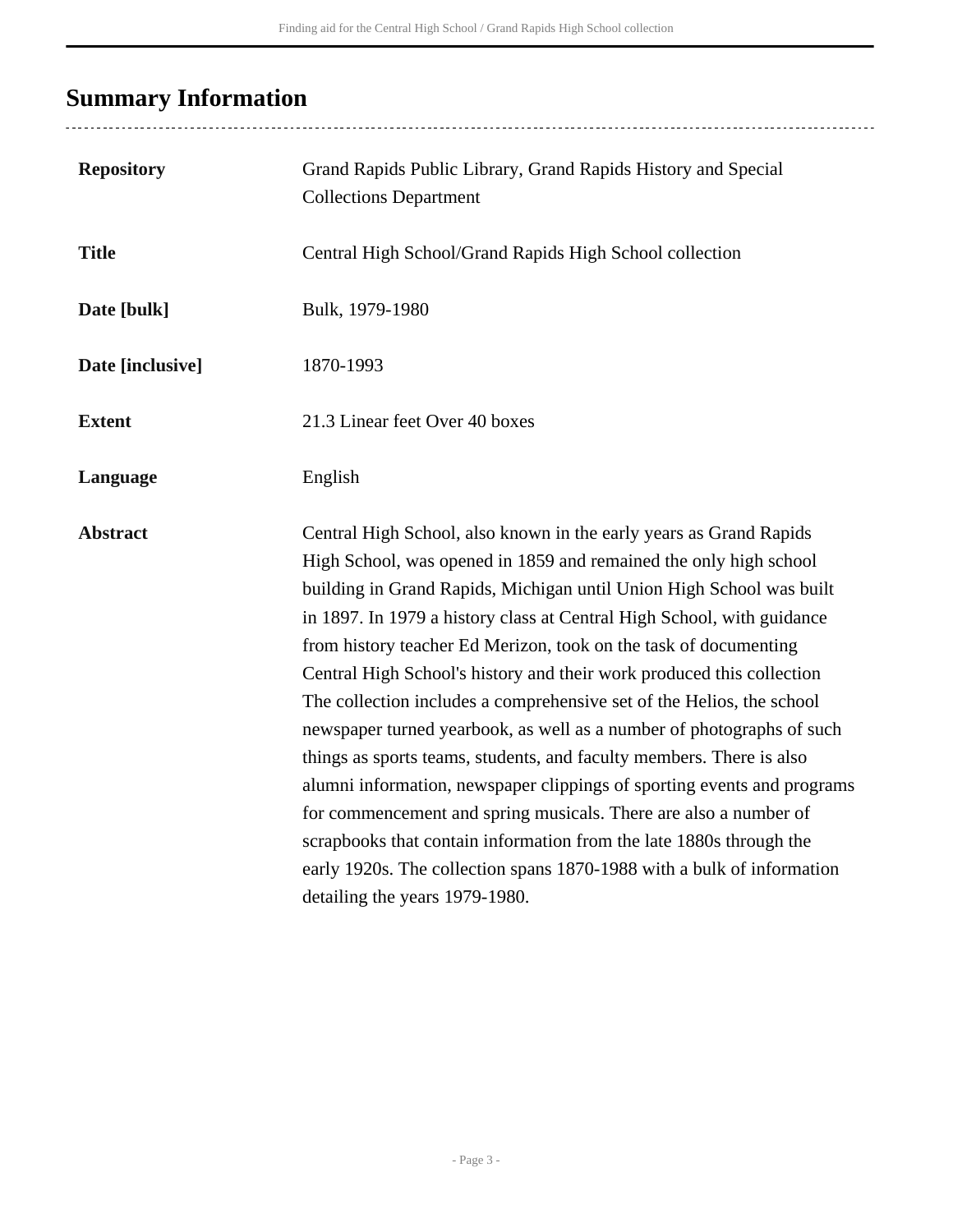## <span id="page-3-0"></span>**Biographical/Historical note**

Central High School (also known as Grand Rapids High School) was opened in 1859 and remained the only high school in Grand Rapids until Union High School was built in 1897. The original structure was known as the old stone schoolhouse and the limestone for this building was extracted from the Grand River bed. The second building was constructed in 1867, was heated by steam and used gas lighting. The third building was erected in 1893. The high school used both the second and third buildings to house its growing student body through 1910. From 1911, the high school was housed in its current building. Grand Rapids Junior College, founded in 1914, was initially also housed in the current building.

Central High School graduated its first class in 1862. This class consisted of 13 girls, since the boys had all left for military service in the Civil War. When Union High School opened in 1897, students attended Union until tenth grade and then attended Central High to complete their studies and graduate. This went on until Union graduated its first class in 1912.

In 1979 a history class at Central High School took on the task, with the guidance from history teacher Ed Merizon, of documenting Central High School's history and their work produced this collection. Due to their efforts, there is a nearly comprehensive collection of the Helios newspapers, as well as a number of photographs, alumni information, newspaper clippings and programs for various events. There are also a number of scrapbooks that contain information from the late 1800s through the early 1920s. This different group of information will be explained and described in the scope and content section.

## <span id="page-3-1"></span>**Scope and Contents note**

The Central High School collection contains a number of different series. There are photographs, newspaper clippings, examples of school work, school newspapers, alumni notes and scrapbooks. The school newspapers chronicle a large time span, while many of the other things concentrate on either the late 1800s to early 1920s, or the mid to late 1970s and beyond. Because of the class project there is a bulk of information involving 1979.

The collection includes a comprehensive set of the Helios, the school newspaper turned yearbook, as well as a number of photographs of such things as sports teams, students and faculty members. There is also alumni information, newspaper clippings of sporting events and programs for commencement and spring musicals. There are also a number of scrapbooks that contain information from the late 1880s through the early 1920s.

Some small accessions of related materials have been attached to this collection since it was originally received, including reunion materials for the Classes of 1926, 1986, 1991 and 1993 and a 1913 publication by Grace F. Ellis. However, since the formation of the generic GRPL High Schools collection,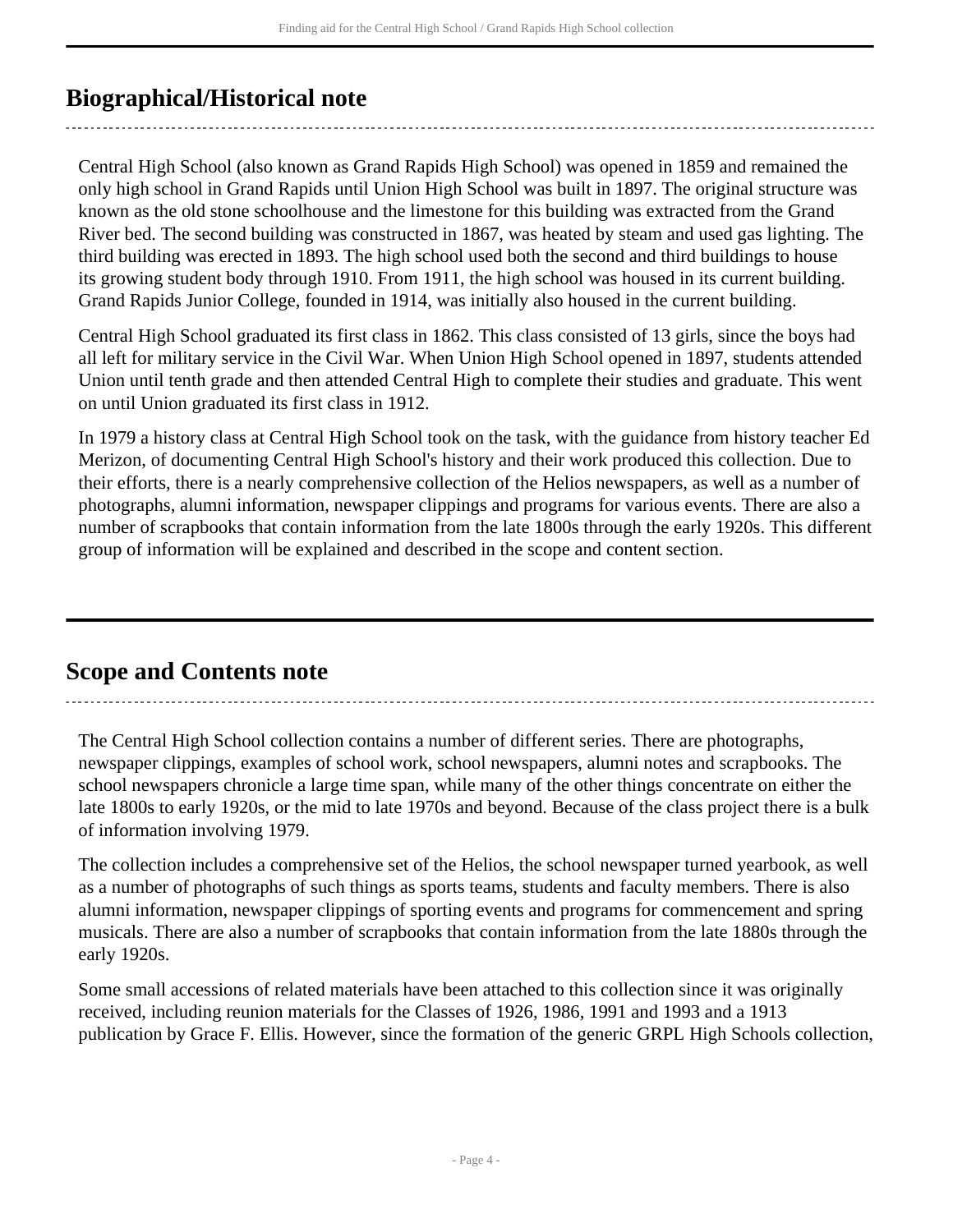#316, other Central High and Grand Rapids High School materials, not originally received with this collection, can be found there.

## <span id="page-4-0"></span>**Administrative Information**

## **Publication Information**

Grand Rapids Public Library, Grand Rapids History and Special Collections Department March 1995

## **Immediate Source of Acquisition note**

Central High School; Ed Merizon; Diana Barrett for Elizabeth Long Barrett Bremer. Accession numbers 1994.037, 2001.058, 1986.124

## <span id="page-4-1"></span>**Related Materials**

## **Related Archival Materials note**

Search also for Central High School materials acquired separately or associated with other collections. For example, Collection 235, the GRPL Michigan and Grand Rapids music collection has 1917 sheet music authored by four students from Central High, plus another copy of an item included in this collection.

## <span id="page-4-2"></span>**Controlled Access Headings**

## **Corporate Name(s)**

- Central High School (Grand Rapids, Mich.).
- Grand Rapids High School (Grand Rapids, Mich.).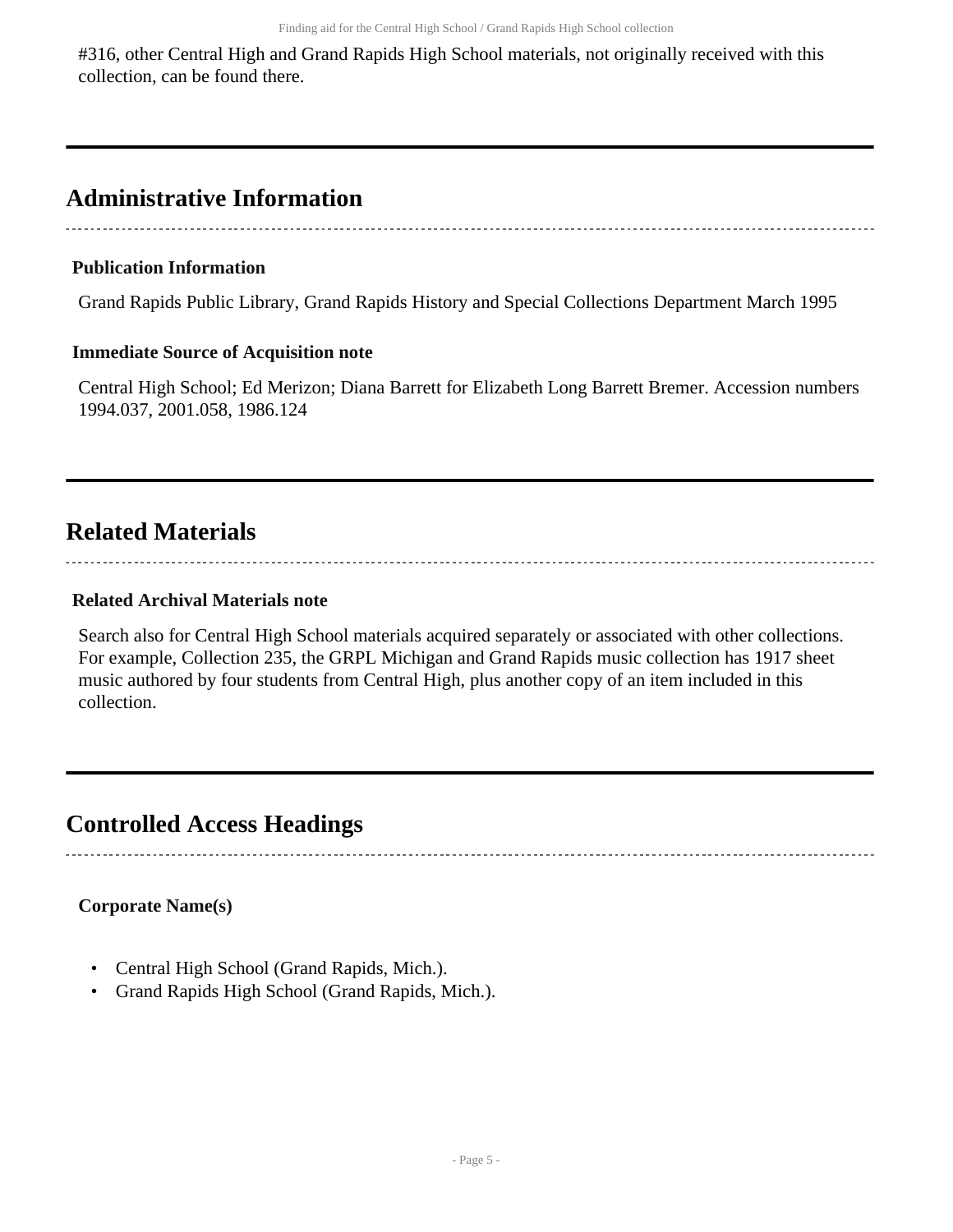## **Geographic Name(s)**

• Grand Rapids (Mich.) -- History

## **Subject(s)**

• High schools -- Michigan -- Grand Rapids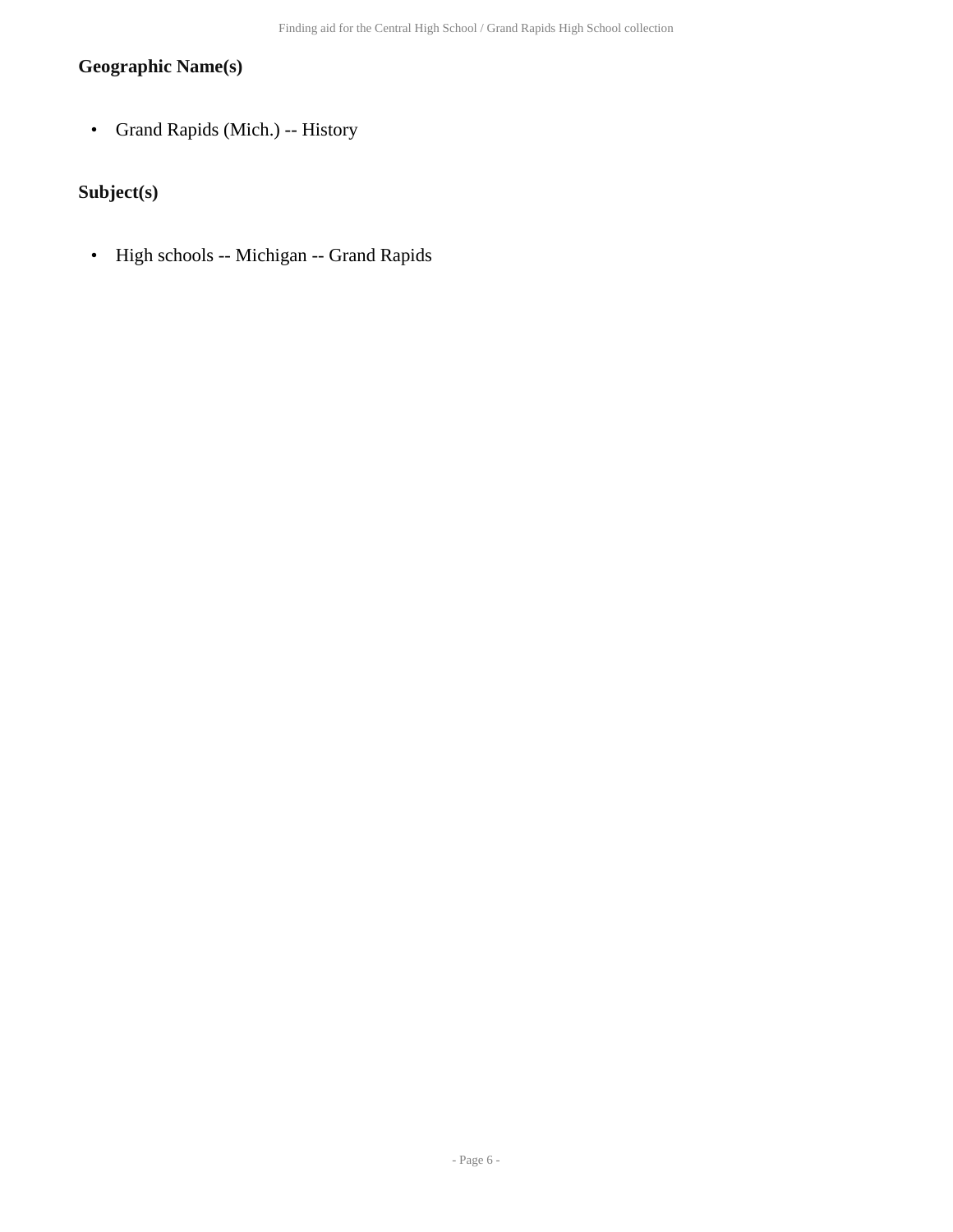## <span id="page-6-0"></span>**Collection Inventory**

## <span id="page-6-1"></span>**Series I. Alumni Data, 1877-1981, n.d.**

## **Scope and Contents note**

Within the alumni series there are notes and newspaper clippings on a few prominent graduates, such as astronaut Roger Chaffee from the class of 1953 and actress Elizabeth Wilson from the class of 1940. Also included in this series are 1877 reunion news clippings, notes on an all-inclusive reunion in 1936, and a program from the 1910 class reunion. There is also information on the alumni association, including a copy of an alumni association officer list, an 1877 logbook and a 1909 secretary's book. This series is organized alphabetically by person and chronologically by year.

|                                                                          | <b>Box</b> | <b>Folder</b> |
|--------------------------------------------------------------------------|------------|---------------|
| Beneker, Gerrit A., 1925. See also Coll. 224, Art and Graphic Collection | 3          | 8             |
| Burgess, Rev. John Melville, 1926.                                       | 3          | 9             |
| Chaffee, Roger, 1953.                                                    | 3          | 10            |
| Dennison, Arthur C., Family Tree, 1981.                                  | 3          | 11            |
| Ford, Betty, 1936. See also Coll. 243                                    | 3          | 12            |
| Gingrich, Arnold, 1975.                                                  | 3          | 13            |
| Judd, Dorothy Leonard, 1915. See also Coll. 104                          | 3          | 14            |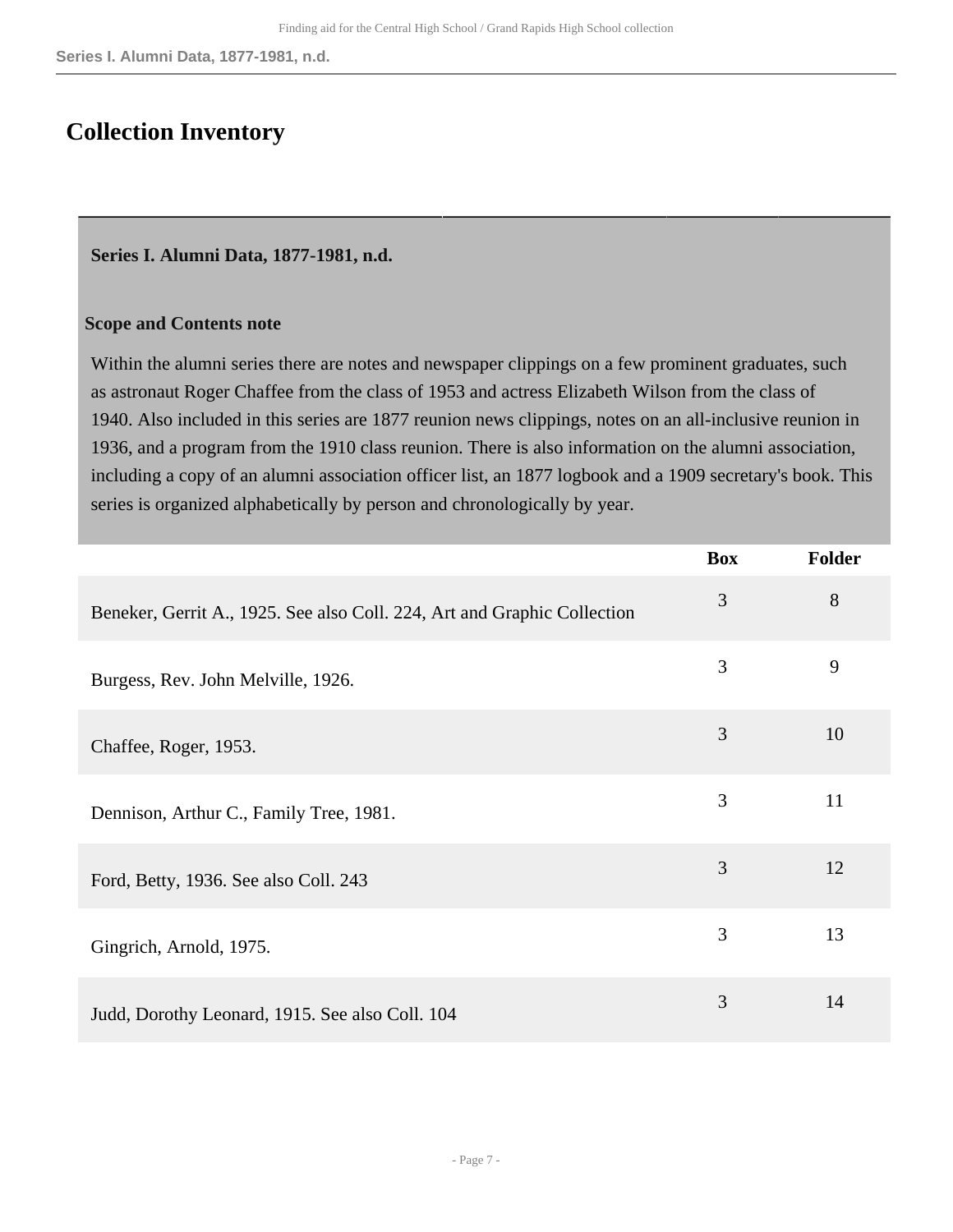| Martin, John B, 1926.                              | $\mathfrak{Z}$ | 15     |
|----------------------------------------------------|----------------|--------|
| Wilson, Elizabeth, 1940.                           | $\mathfrak{Z}$ | 16     |
| Zarafonetis, Dr. Chris, 1932.                      | 3              | 17     |
| Reunion Newsclips, 1877,1910,1925 etc.             | $\mathfrak{Z}$ | 18     |
| Reunion Program, 1910.                             | 3              | 19     |
| <b>Alumni Association</b>                          |                |        |
|                                                    | <b>Box</b>     | Folder |
| Officer List, n.d.                                 | $\mathfrak{Z}$ | 20     |
| Newspaper clippings.                               | 3              | 21     |
| Meeting Program, 1943.                             | 3              | 22     |
| Log Book from 1877.                                | 3              | 23     |
| Secretary's Book, 1909-10.                         | 3              | 24     |
| Appended Accession 2001.058 Class of 1926 Reunions |                |        |
|                                                    | <b>Box</b>     | Folder |
| 1986 class list                                    | $\mathfrak{Z}$ | 25     |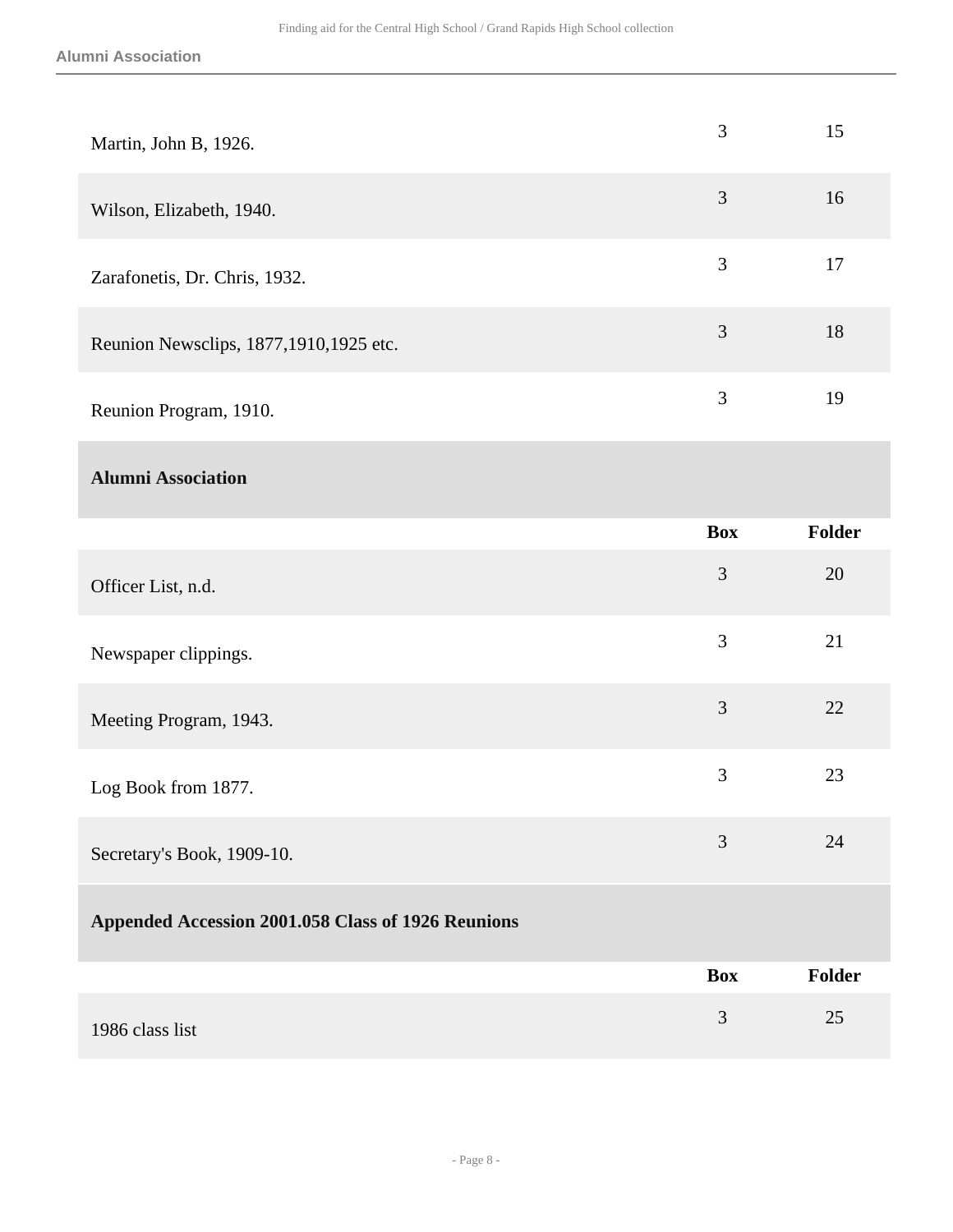**Series II. Books, 1886-1926.**

| 1991 invitation card, reminder card, program and class list. Clipping, etc.           | 3 | 26 |
|---------------------------------------------------------------------------------------|---|----|
| 1993 invitation card reminder card, flyer, program mailing labels,<br>correspondence. | 3 | 27 |
| 1993 Reunion photos                                                                   | 3 | 28 |
| 1993 Clippings.                                                                       | 3 | 29 |
| 1993 Computer diskette.                                                               | 3 | 30 |

## <span id="page-8-0"></span>**Series II. Books, 1886-1926.**

#### **Scope and Contents note**

Includes: the High School Scholarship fund, formed in 1895, the 1886 High School Journal, the 1887 Smith's Class Register, a Memorial for the Teachers of Central High School from 1907-11, student handbooks from 1926, and a Physiology and Hygiene textbook. These books can be found by name in box 23.

|                                                  | <b>Box</b> | <b>Folder</b>  |
|--------------------------------------------------|------------|----------------|
| High School Journal, v. 1, no. 1, 1886. [serial] | 23a        | $\overline{2}$ |
| High School Scholarship Fund, 1895.              | 23a        | 3              |
| Memorial, Teachers of Central High, 1907-11.     | 23a        | 4              |
| Smith's Class Register, 1887.                    | 23a        | 5              |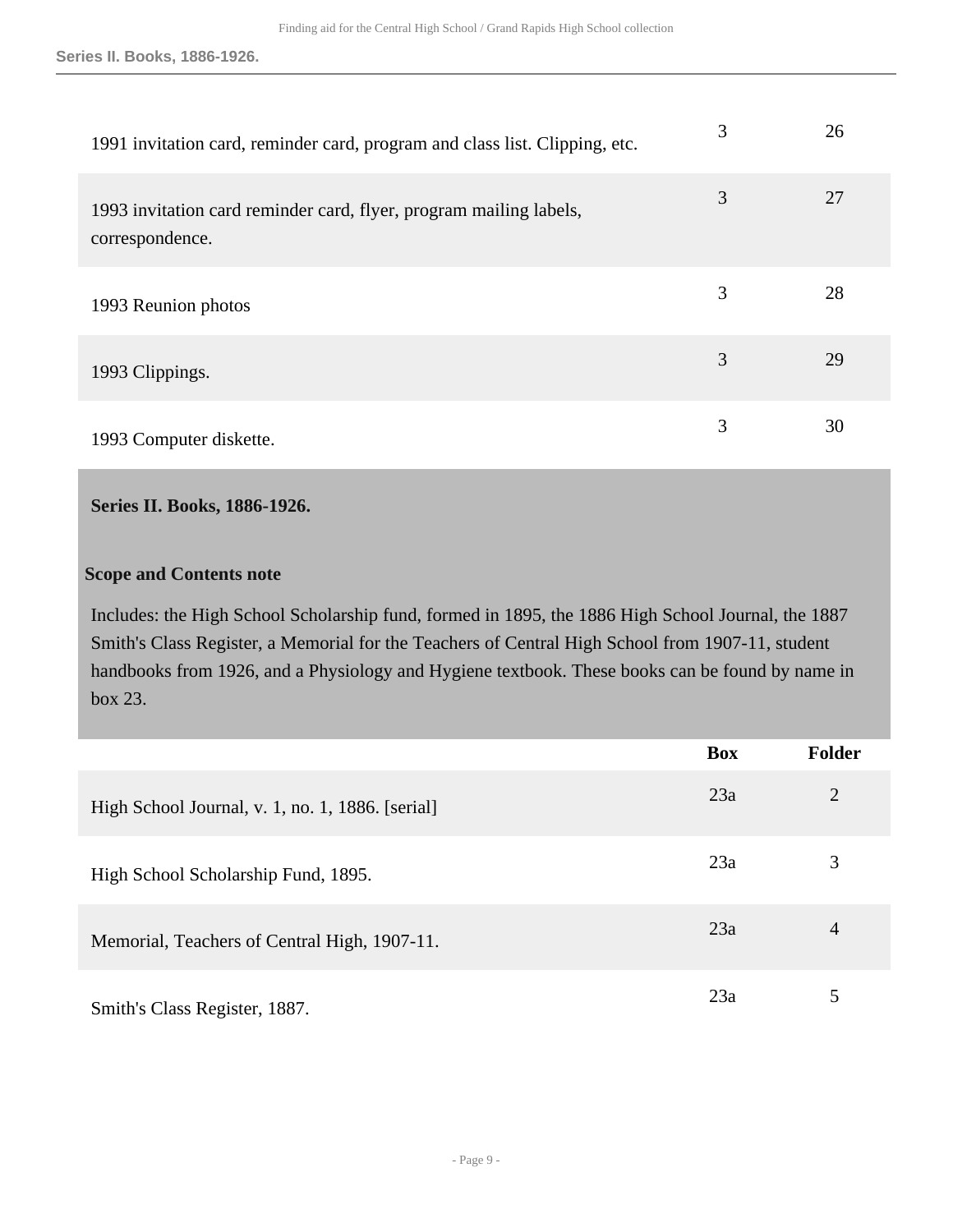**Series III. Class of 1979 History Project, 1979.**

| Student Handbook, 1926.                                          | 23a | 6   |
|------------------------------------------------------------------|-----|-----|
| Centralite, handbook, 1945, ca. 1955.                            | 23a | 10  |
| Physiology and Hygiene, 1914.                                    | 23a |     |
| The Origin of Life : a girl's physiology / Grace F. Ellis, 1913. | 23a | 7.5 |

#### <span id="page-9-0"></span>**Series III. Class of 1979 History Project, 1979.**

#### **Scope and Contents note**

Contains an explanation of the class project as well as correspondence from and to the class pledging academic support. There are a number of 1979 and 1980 newspaper clippings from the Grand Rapids Press and one from the Grand River Times. There are also comprehensive lists of the Gordon Cup and Tri-Honor Cup recipients which recognizes those students who had outstanding athletics accomplishments. The series includes samples of the students work. The students organized a number of note cards that include biographies on Arnold Gingrich, Jesse B. Davis, and a list of area Spanish American War Veterans. The collection is organized into folders with the note cards having their own box.

|                                  | <b>Box</b> | <b>Folder</b> |
|----------------------------------|------------|---------------|
| <b>Explanation of Project.</b>   | 1          | 16            |
| Newspaper Clippings.             | 1          | 17            |
| Correspondences to Class.        | 1          | 18            |
| Grand River Times article, 1979. |            | 19            |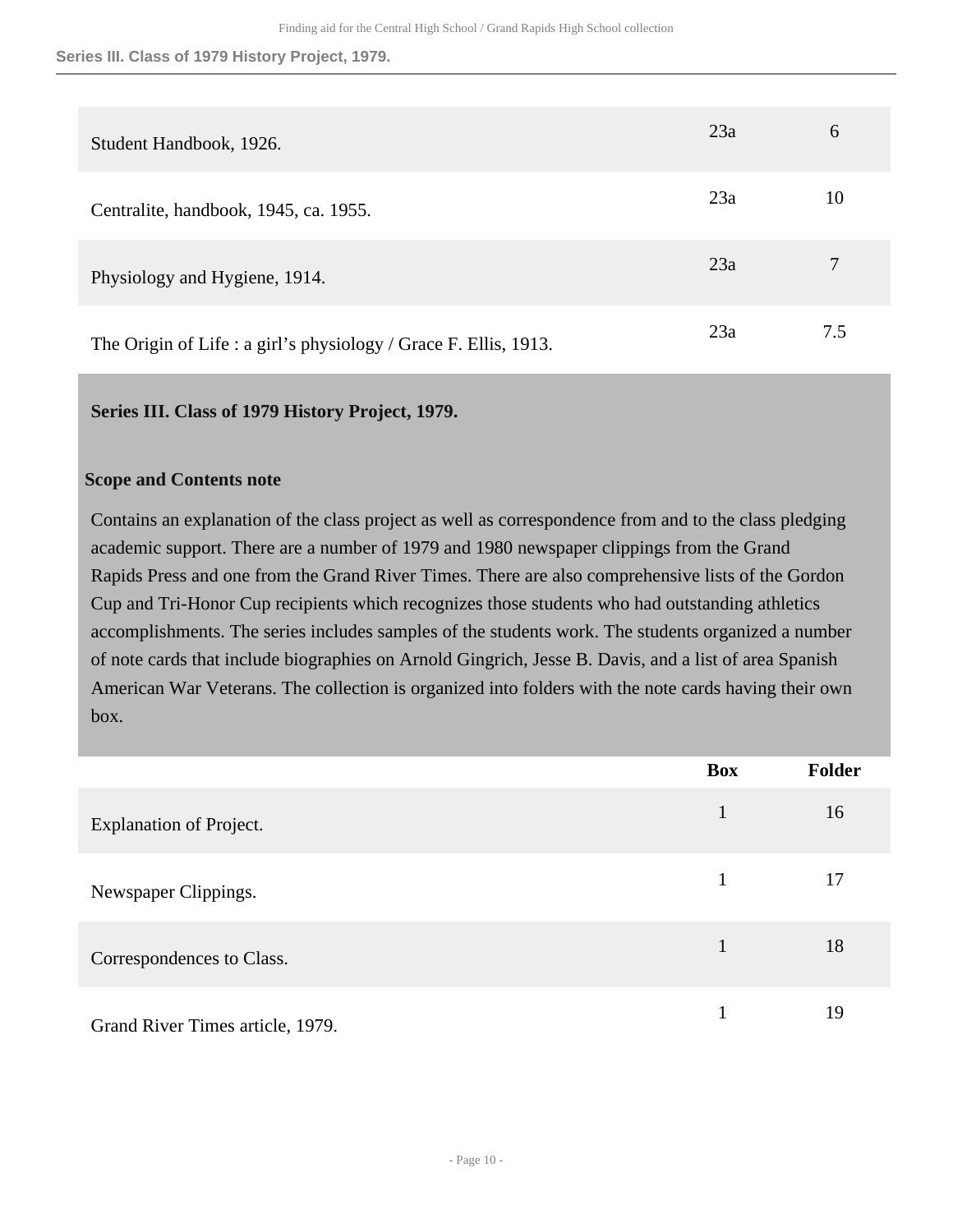**Note Cards**

| Class notes and work samples. | $\mathbf{1}$ | 20         |
|-------------------------------|--------------|------------|
| Gordon Cup list.              | $\mathbf{1}$ | 21         |
| Tri-Honor Cup list.           | $\mathbf 1$  | 22         |
| Spanish-American War Vets.    | $\mathbf{1}$ | $23\,$     |
| <b>Note Cards</b>             |              |            |
| <b>Athletics</b>              |              |            |
|                               |              | <b>Box</b> |
|                               |              |            |
| Awards                        |              | $28\,$     |
| Tri-Honor Cup                 |              | 28         |
| Captains/Coaches              |              | $28\,$     |
| Gyms                          |              | $28\,$     |
| Houseman Field                |              | $28\,$     |
| Women's Athletics             |              | $28\,$     |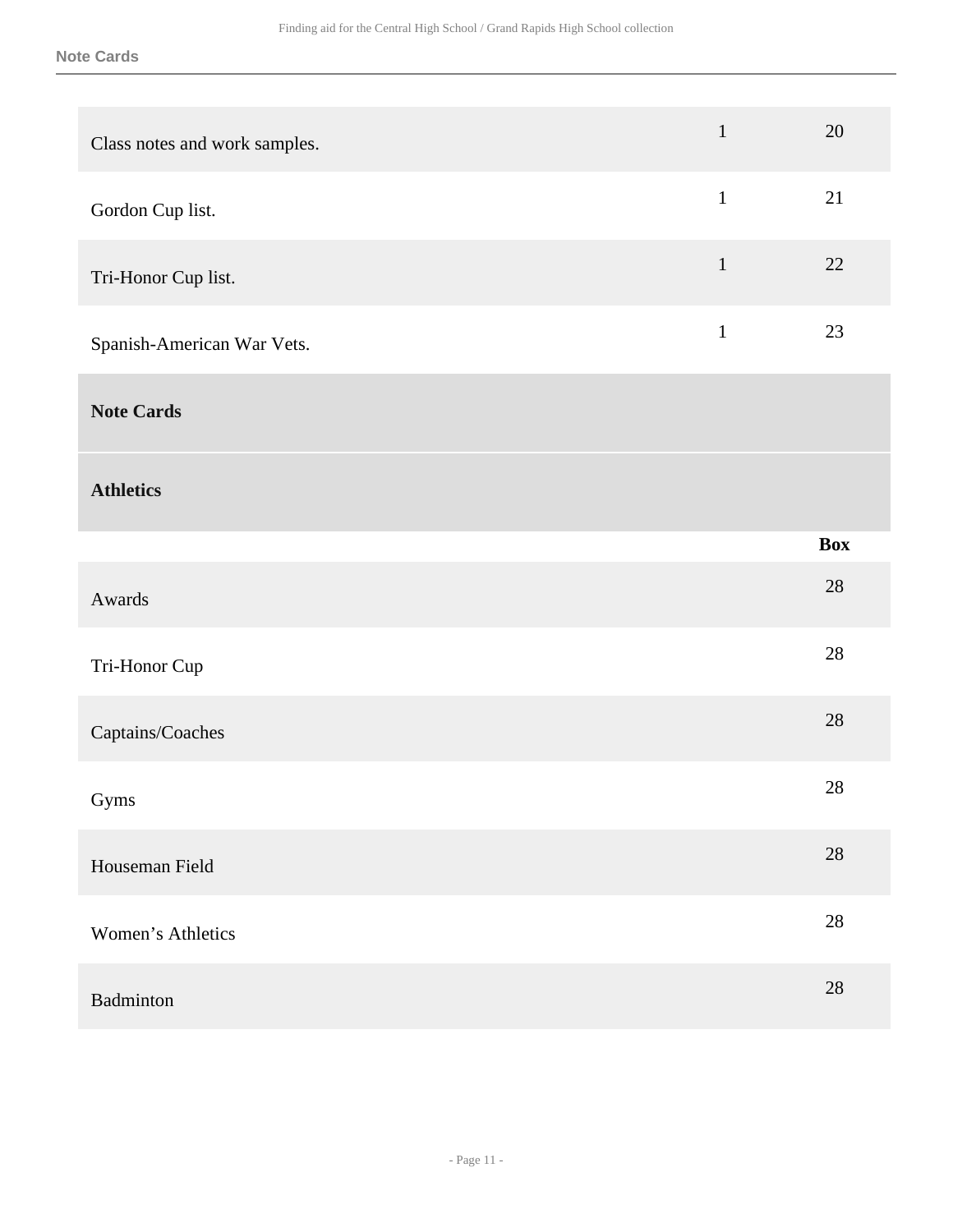| Basketball             | 28         |
|------------------------|------------|
| Golf                   | $28\,$     |
| Gymnastics             | $28\,$     |
| Hockey                 | $28\,$     |
| Softball               | $28\,$     |
| Swimming               | $28\,$     |
| Tennis                 | $28\,$     |
| Track                  | $28\,$     |
| Volleyball             | $28\,$     |
| Miscellaneous          | $28\,$     |
| <b>Men's Athletics</b> |            |
|                        | <b>Box</b> |
| <b>Badminton</b>       | $28\,$     |
| Baseball               | $28\,$     |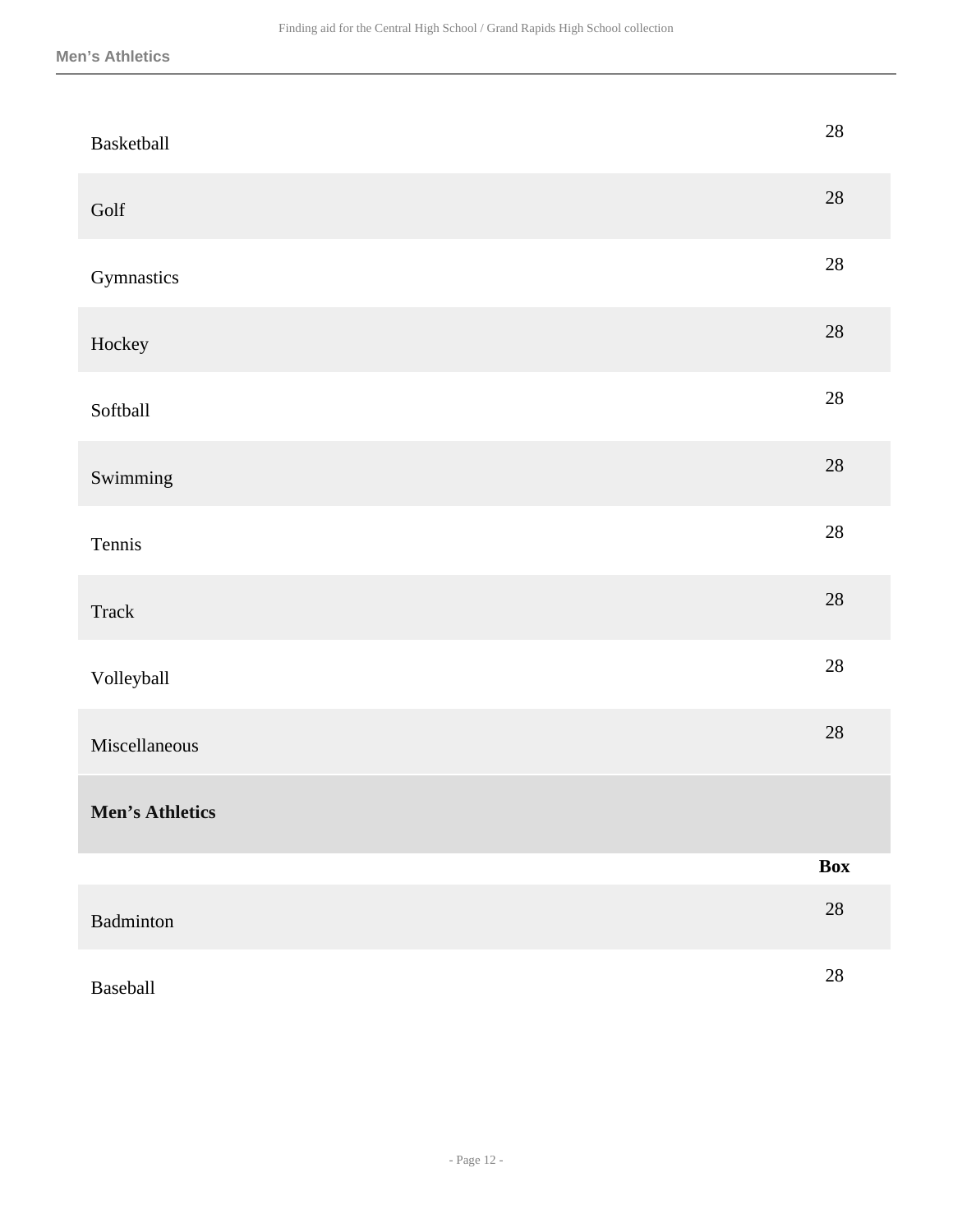| Basketball           | $28\,$     |
|----------------------|------------|
| <b>Cross Country</b> | $28\,$     |
| Football             | $28\,$     |
| Golf                 | $28\,$     |
| Hockey               | $28\,$     |
| Swimming             | $28\,$     |
| Tennis               | $28\,$     |
| <b>Track</b>         | $28\,$     |
| Wrestling            | $28\,$     |
| Miscellaneous        | $28\,$     |
| <b>General Files</b> |            |
|                      | <b>Box</b> |
| Academics            | $28\,$     |
| Agona Club Scrapbook | $28\,$     |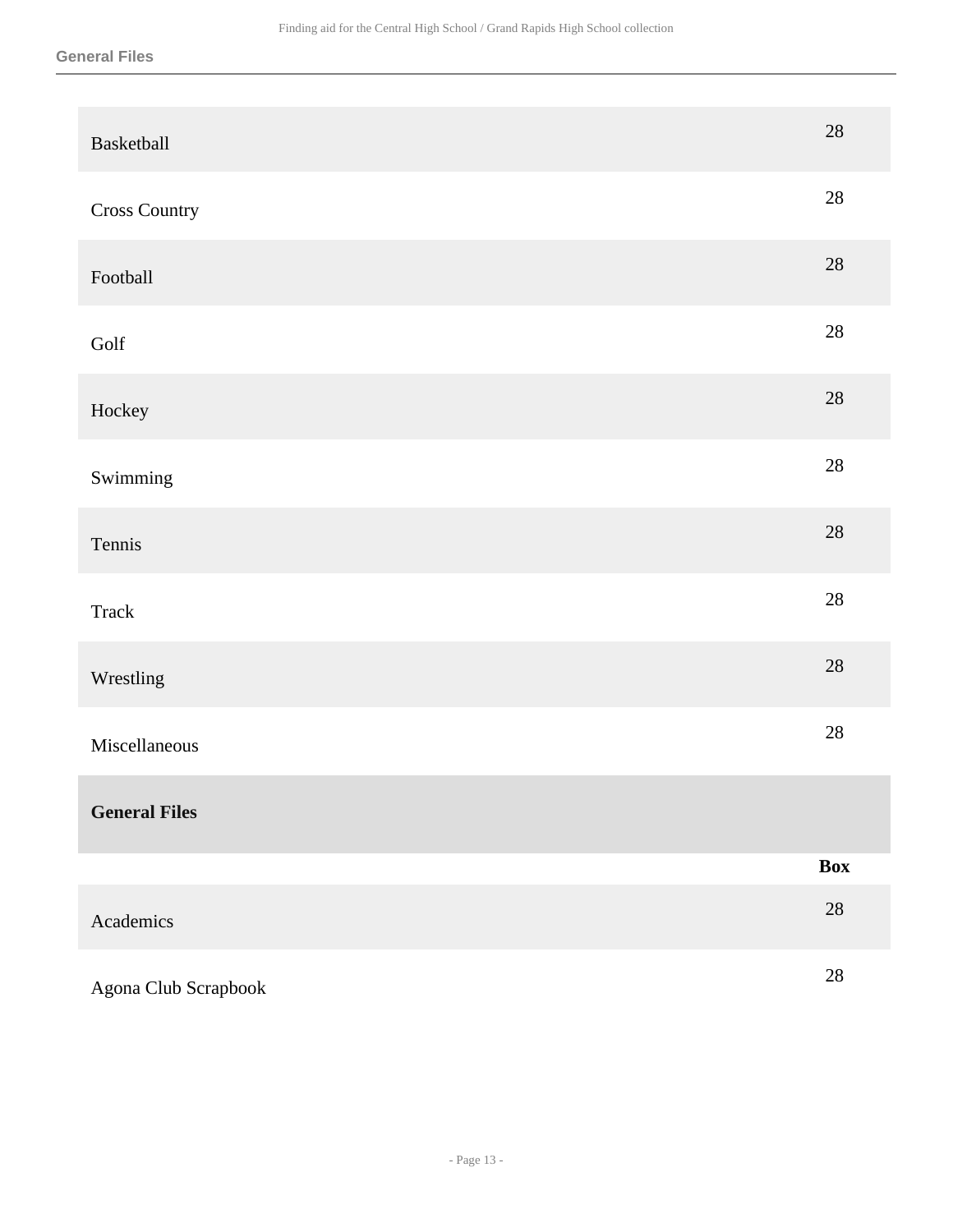| Annual                                        | 28     |
|-----------------------------------------------|--------|
| Auditorium                                    | $28\,$ |
| <b>Board of Education</b>                     | 28     |
| <b>Buildings</b>                              | 28     |
| Central-City Newspaper                        | 29     |
| <b>Class Officers</b>                         | 29     |
| Class Song                                    | 29     |
| Dedications                                   | 29     |
| Depression                                    | 29     |
| GR Public Library documents                   | 29     |
| Fashions                                      | $29\,$ |
| Fraternities/Sororities [Did not find 4/2000] | 29     |
| Graduation                                    | 29     |
| Jokes/Cheers                                  | 29     |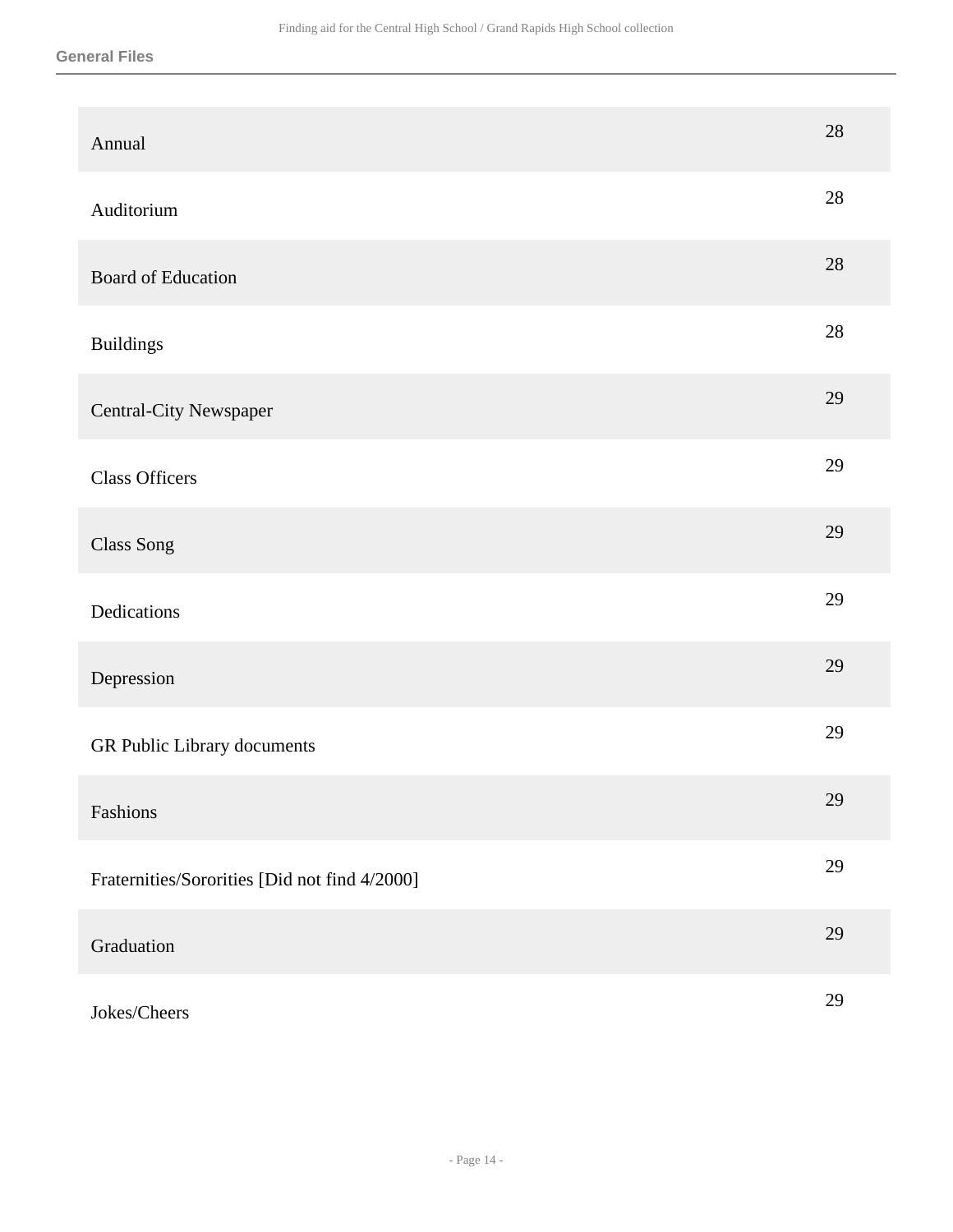| Memorials                              | 29         |
|----------------------------------------|------------|
| Miscellaneous                          | 29         |
| Newspapers                             | 29         |
| Juniors, misc.                         | 29         |
| Number of students                     | 29         |
| Penny King and Queen; Homecoming; Prom | 29         |
| Permanent files                        | 29         |
| Central history facts                  | 29         |
| Scholarships                           | 29         |
| <b>UofM</b> and Central                | 29         |
| Valedictorian/Salutatorian             | 29         |
| Wars                                   |            |
|                                        | <b>Box</b> |
| Civil                                  | 29         |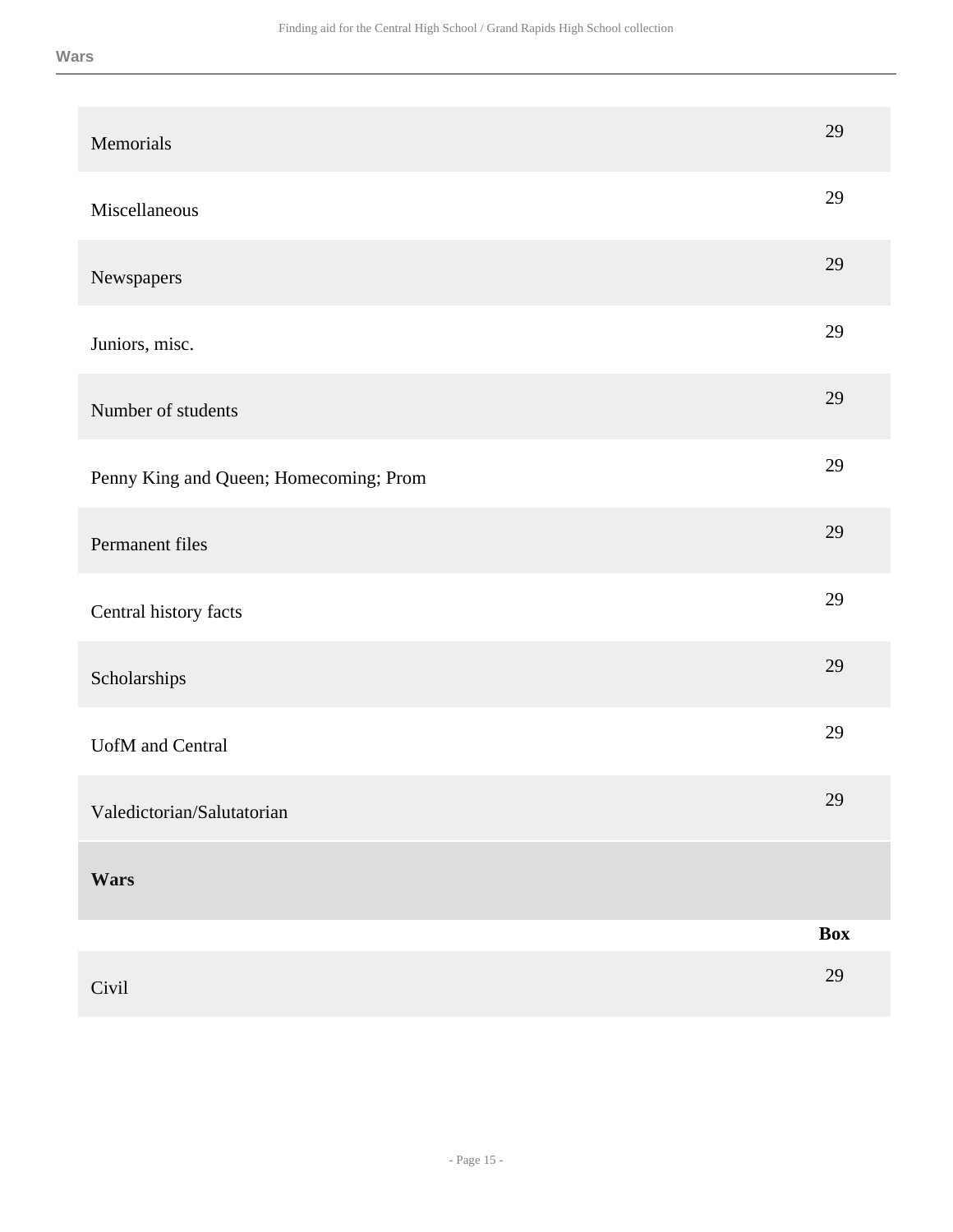| Spanish-American | 29  |
|------------------|-----|
| World War I      | 29  |
| World War II     | 29  |
| Korean           | 29  |
| Vietnam          | 29  |
| <b>Seniors</b>   |     |
|                  | Box |
| 1893-7           | 29  |
| 1898-1902        | 29  |
| 1903-7           | 29  |
| 1908-12          | 29  |
| 1913-17          | 29  |
|                  |     |
| 1918-22          | 29  |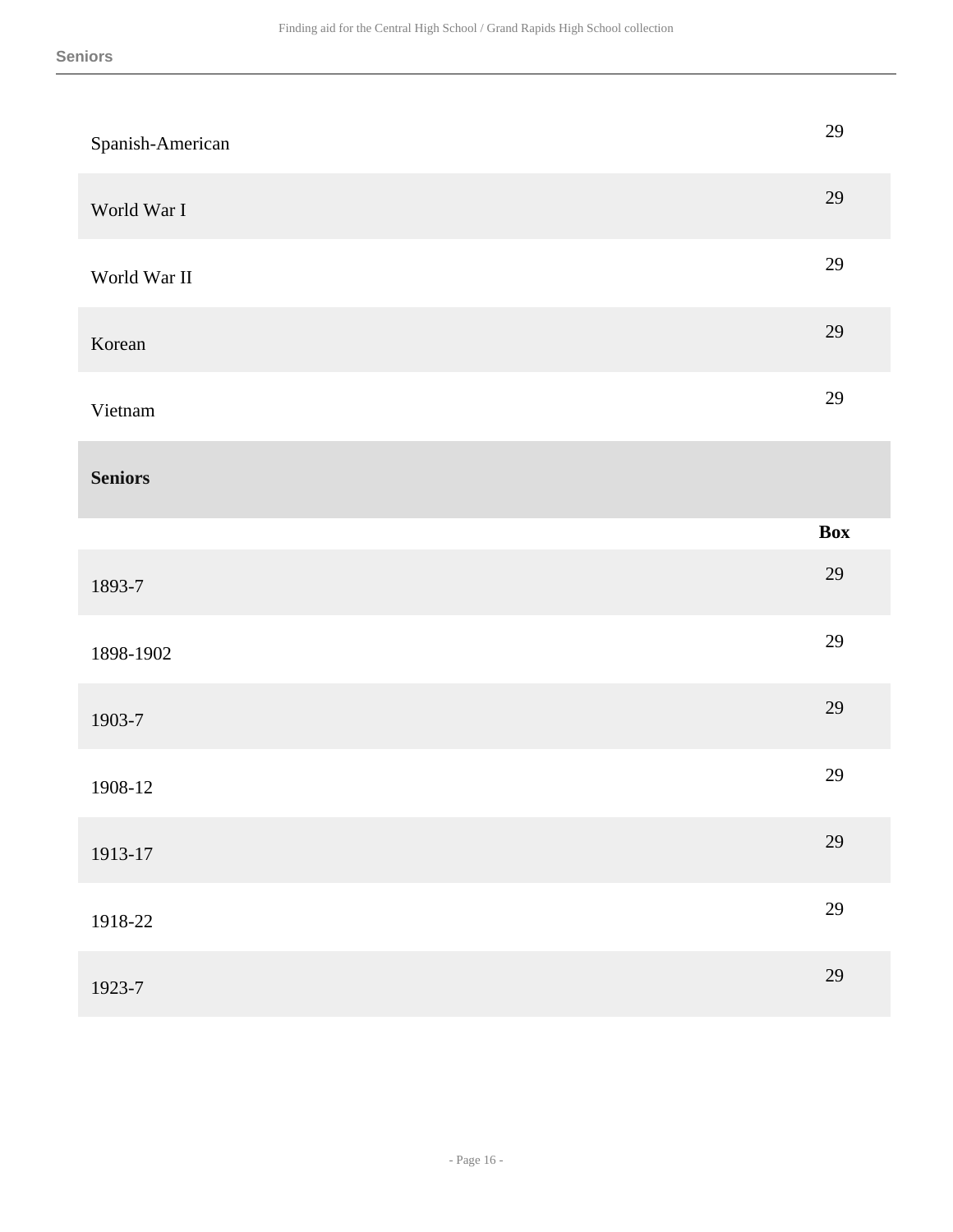| 1928-32       | 29         |
|---------------|------------|
| 1933-7        | 29         |
| 1938-42       | 29         |
| 1943-7        | $30\,$     |
| 1948-52       | $30\,$     |
| 1953-7        | $30\,$     |
| 1958-62       | $30\,$     |
| 1963-7        | $30\,$     |
| 1968-72       | $30\,$     |
| 1973-7        | $30\,$     |
| 1978-82       | $30\,$     |
| Miscellaneous | $30\,$     |
| <b>Alumni</b> |            |
|               | <b>Box</b> |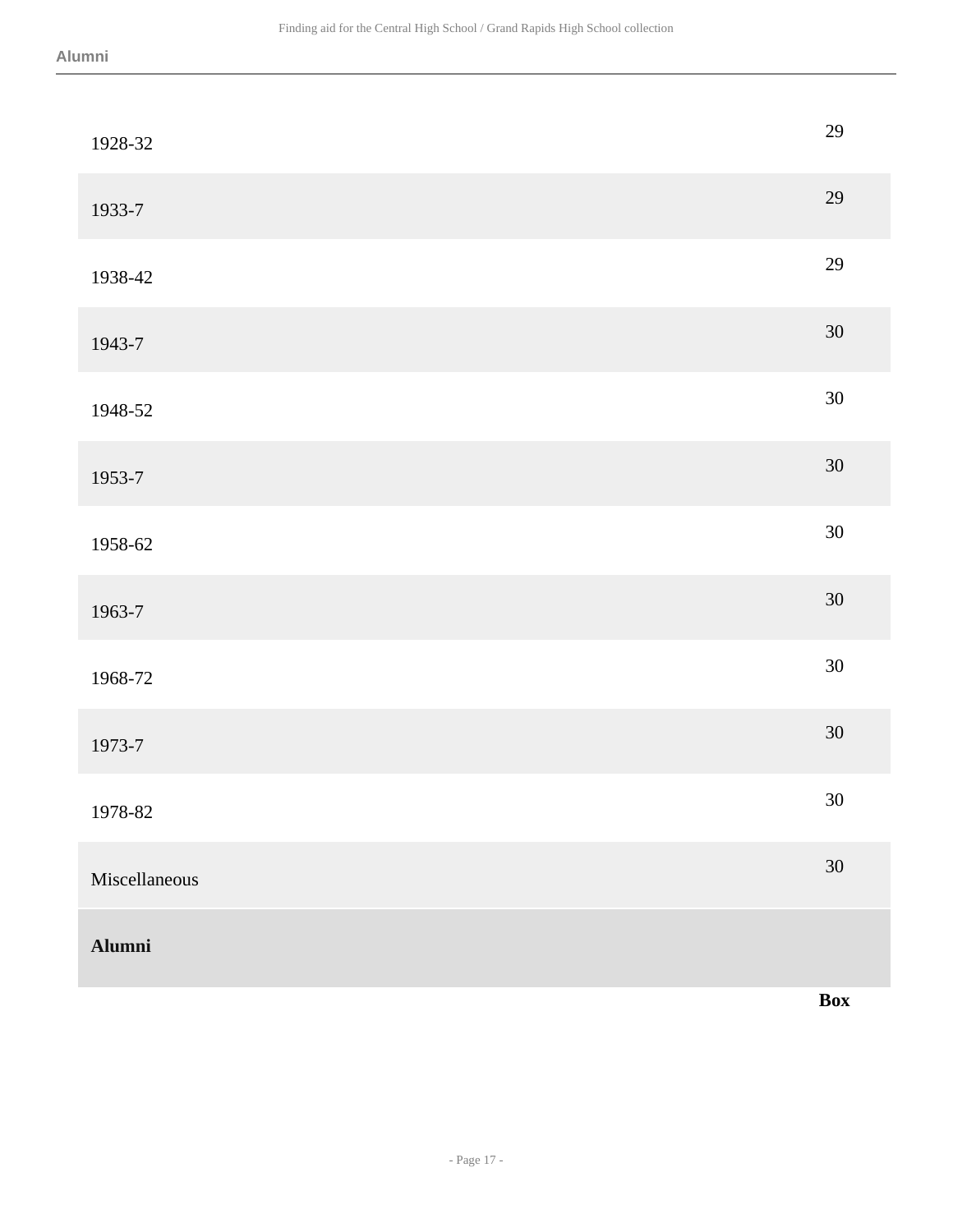| General                | 30         |
|------------------------|------------|
| Autobiographies        | $30\,$     |
| Biographies            | 30         |
| <b>Famous People</b>   |            |
|                        | <b>Box</b> |
| Amberg, Julius         | $30\,$     |
| Ashley, Wilson B.      | 30         |
| Averill, Forest        | $30\,$     |
| Baldwin, Ralph Belknap | $30\,$     |
| Barr, Terry            | $30\,$     |
| Beneker, Gerrit        | $30\,$     |
| Blacklock, Hugh M.     | $30\,$     |
| Bos, John              | 30         |
| Boughton, Willoughby   | $30\,$     |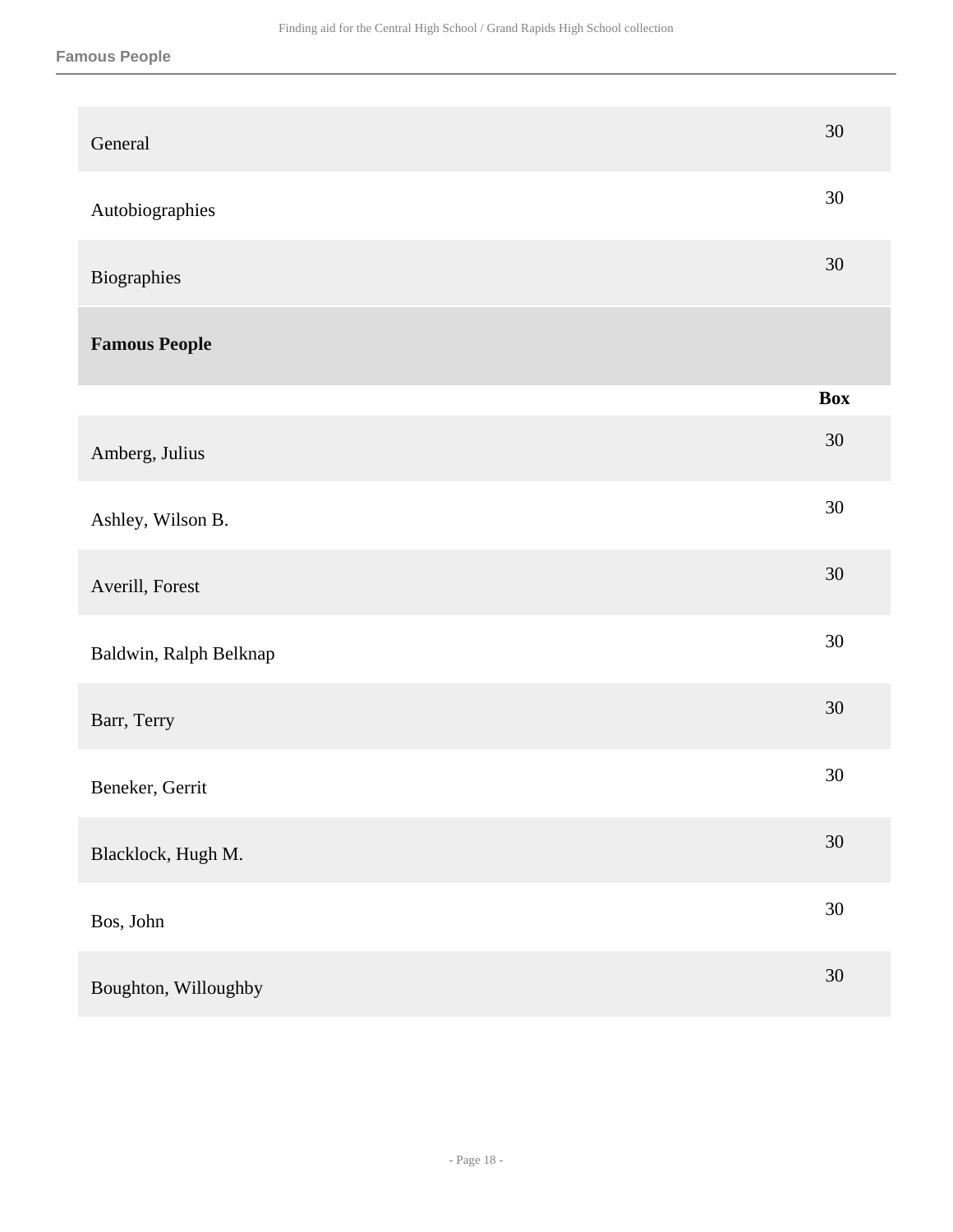| Burgess, John      | 30     |
|--------------------|--------|
| Chaffee, Roger B.  | $30\,$ |
| Cherryman, Rex     | $30\,$ |
| Conger, Seymour    | $30\,$ |
| Coryell, Sherman   | $30\,$ |
| Davis, Jesse B.    | $30\,$ |
| Denison, Arthur C. | $30\,$ |
| Ellis, Clarence    | $30\,$ |
| Epps, Alfred       | $30\,$ |
| Ford, Betty        | $30\,$ |
| Foote, Will Howe   | $30\,$ |
| Forslund, Carl     | $30\,$ |
| Gillett, Richard   | 30     |
| Gingrich, Arnold   | $30\,$ |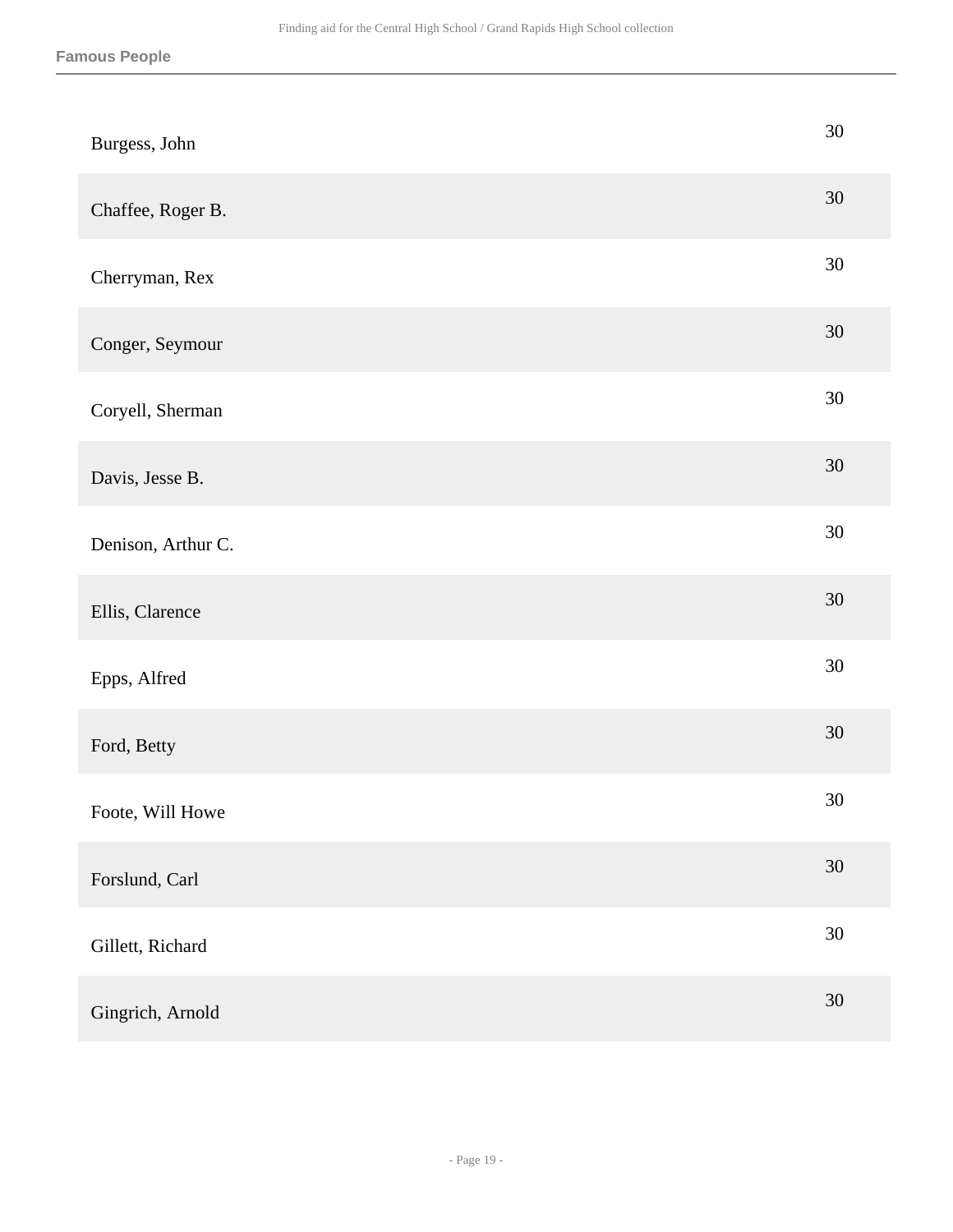| Goebel, Paul        | $30\,$ |
|---------------------|--------|
| Greeson, William    | $30\,$ |
| Houseman, Julius    | $30\,$ |
| Houseman, Eugene    | $30\,$ |
| Irwin, Charles      | $30\,$ |
| Irwin, William      | $30\,$ |
| Judd, Dorothy       | $30\,$ |
| Kolkman, Harriet    | 31     |
| Leonard, Charles H. | 31     |
| Martin, John        | 31     |
| Masselink, Ben      | 31     |
| Masselink, Eugene   | 31     |
| Mathis, Buster      | 31     |
| McAllister, Thomas  | 31     |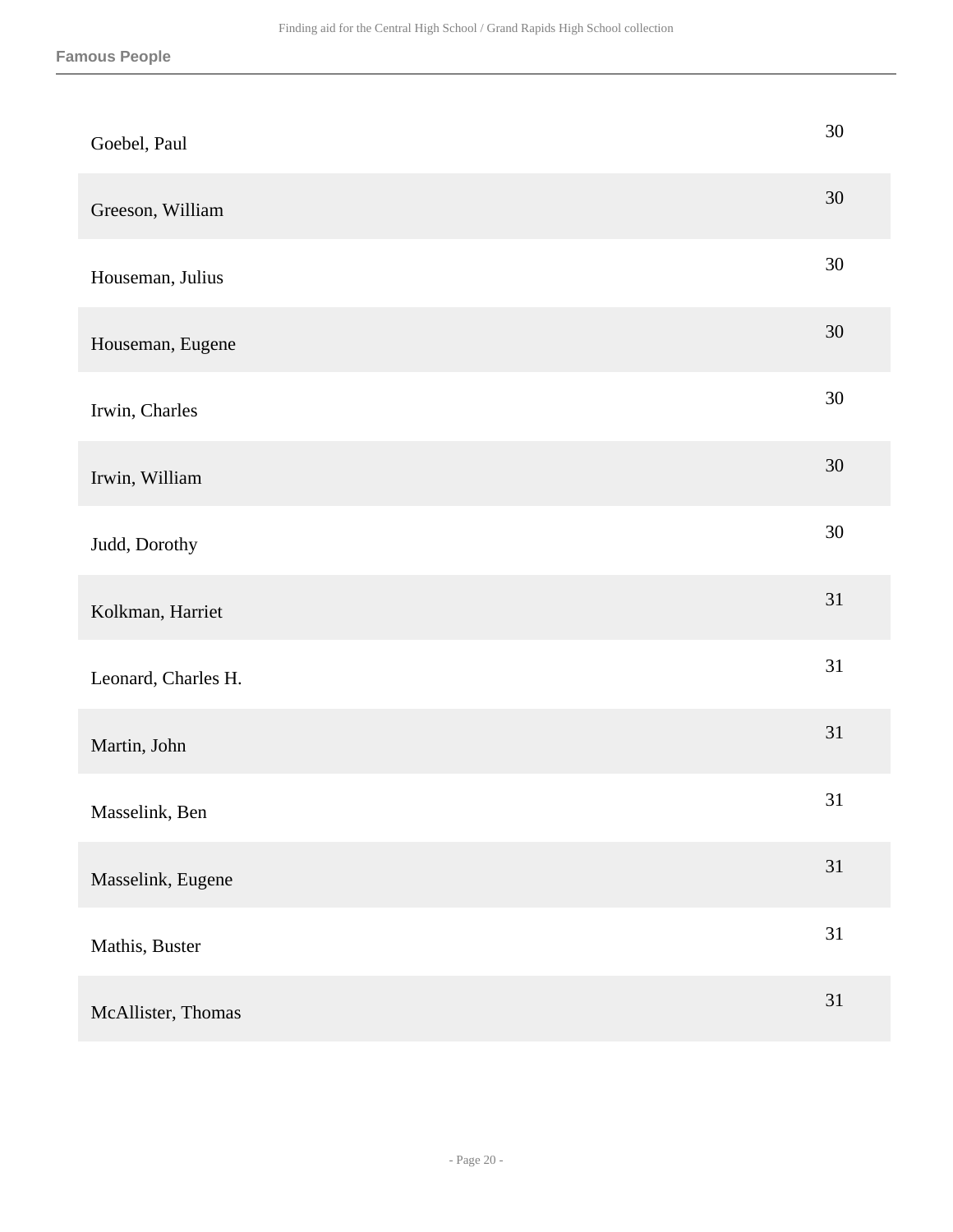| McBain, Hughston    | 31 |
|---------------------|----|
| Meyering, Lucille   | 31 |
| Moseley, Helen      | 31 |
| Sargent, Roland     | 31 |
| Romani, Romulus V.  | 31 |
| Rourk, Constance    | 31 |
| Rozema, David       | 31 |
| Rozema, Rocky       | 31 |
| Scott, Gordon       | 31 |
| Scott, Gordon - cup | 31 |
| Pound, Virginia Mae | 31 |
| Smith, George W.    | 31 |
| Schneider, Emma     | 31 |
| Sowerby, Leo        | 31 |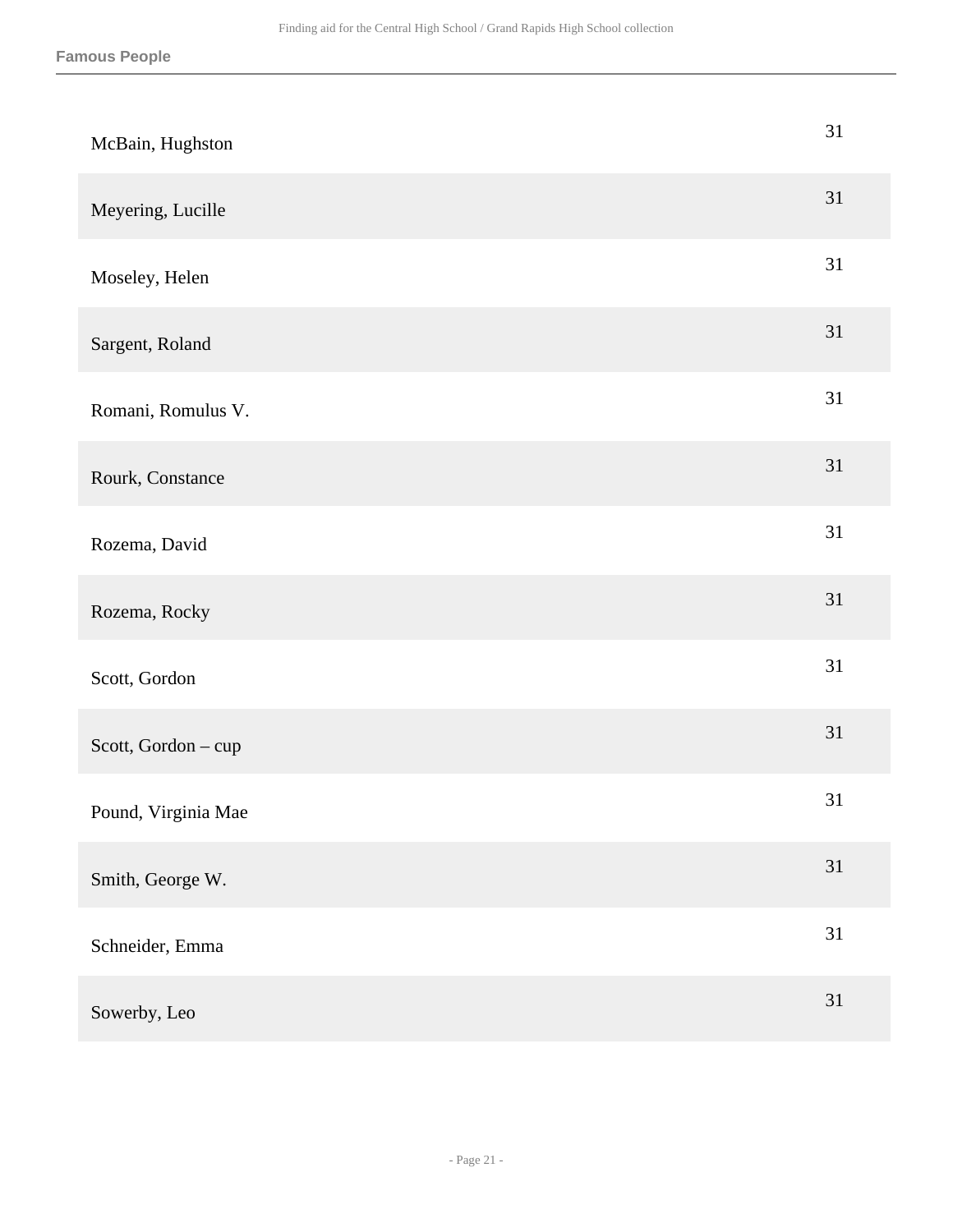| Steele, Harold O.   | 31     |
|---------------------|--------|
| Steketee, Frank     | 31     |
| Swaney, Russell A.  | 31     |
| Taft, Willim H.     | 31     |
| Upton, Dinny        | 31     |
| Upton, Samuel R.    | 31     |
| Vandenberg, Arthur  | 31     |
| Voigt, Clara        | 31     |
| White, Gilbert      | 31     |
| White, Roderick     | $31\,$ |
| White, Stewart E.   | 31     |
| Wilson, Elizabeth   | 31     |
| Woodruff, Lee       | 31     |
| Zerasfonetis, Chris | 31     |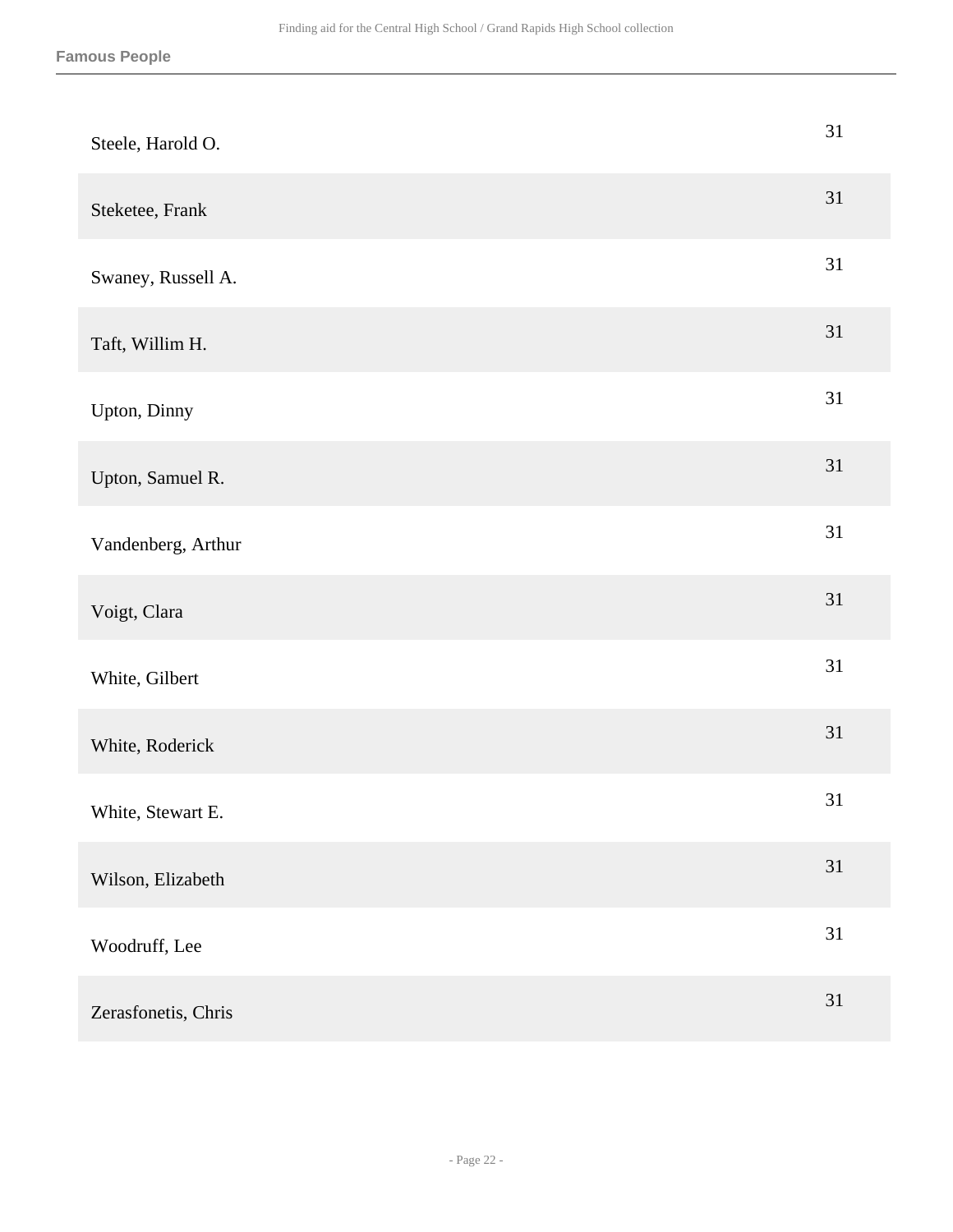#### **Oral Interviews**

 $\overline{\phantom{a}}$ 

|                              | <b>Box</b> |
|------------------------------|------------|
| Leads                        | 31         |
| Addresses                    | 31         |
| <b>Oral Interviews</b>       |            |
|                              | <b>Box</b> |
| Questions [Not found 4/2000] | 31         |
| Hoek, Dorothy                | 31         |
| Judd                         | 31         |
| Stuart, Alexander            | 31         |
| Steketee, Paul               | 31         |
| Stoddard, Solomon, Mildred   | 31         |
| Organizations and social     |            |

|                        | <b>Box</b> |
|------------------------|------------|
| Mixed materials        | 32         |
|                        | <b>Box</b> |
| <b>Mixed Materials</b> | 31         |

**Box**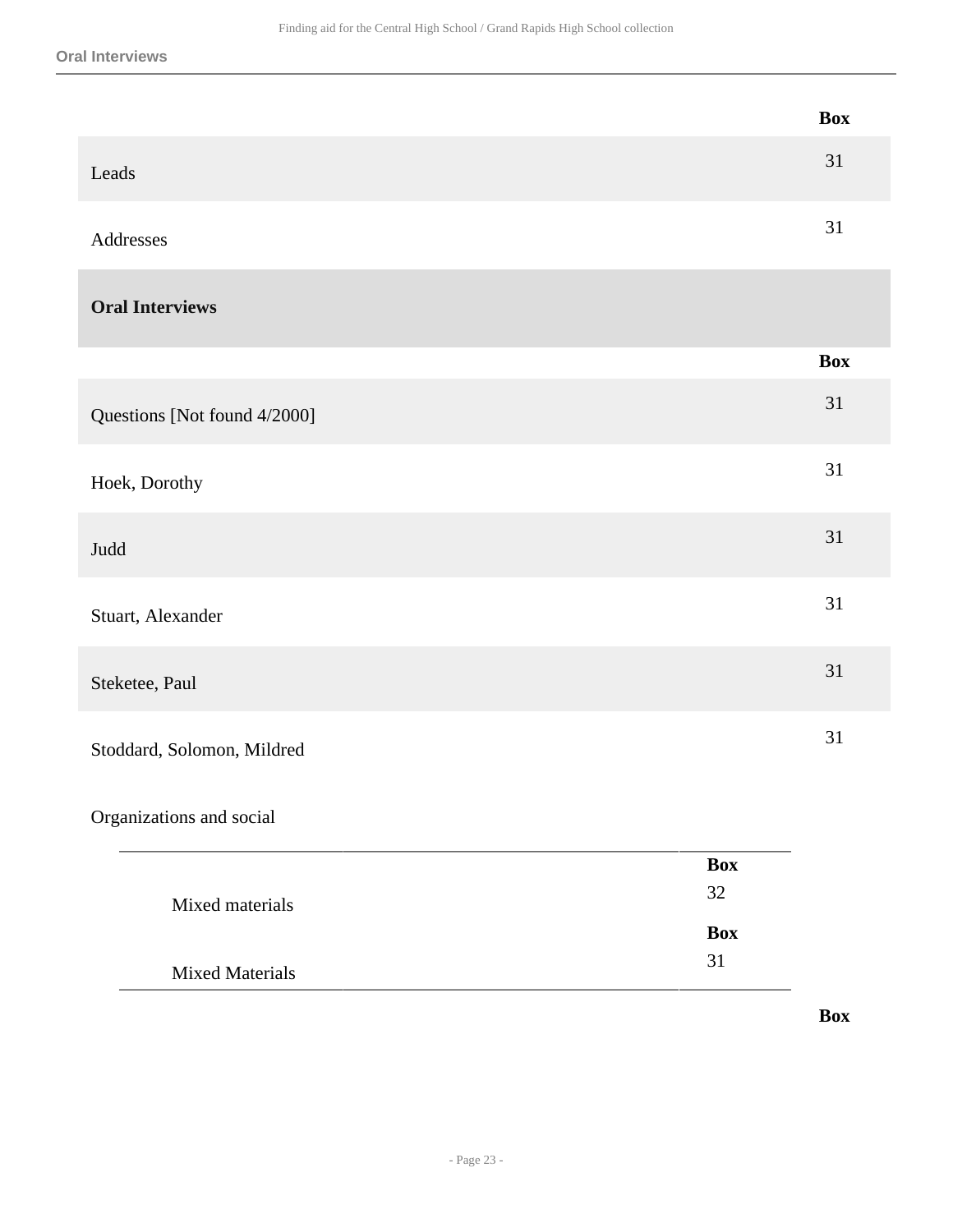| Helios                          | $32\,$         |
|---------------------------------|----------------|
| Pictures                        | 32             |
| <b>Faculty</b>                  |                |
|                                 | $\mathbf{Box}$ |
| 1890-1900                       | 31             |
| 1901-10                         | 31             |
| 1911-20                         | 31             |
| 1921-30                         | 31             |
| 1931-40                         | 31             |
| 1941-50                         | 31             |
| 1951-60                         | 31             |
| 1961-70                         | 31             |
| 1971-80                         | 31             |
| <b>Questions for interviews</b> |                |
|                                 | Box            |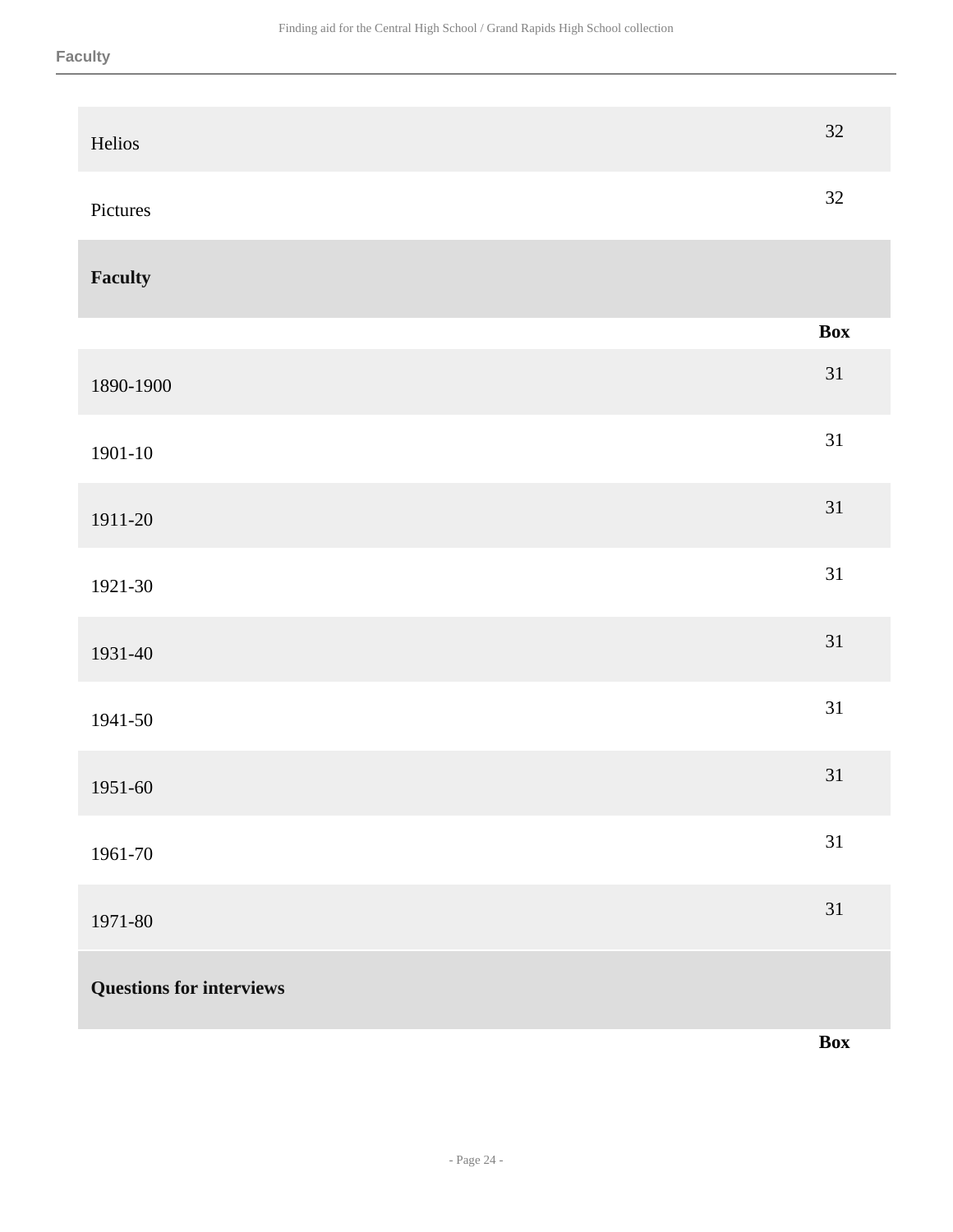| Football            | $32\,$ |
|---------------------|--------|
| Class Day           | 32     |
| Senior Play         | 32     |
| Newspaper articles  | 32     |
| Report cards        | $32\,$ |
| Class lists         | 32     |
| Class motto         | 32     |
| <b>Office Pass</b>  | 32     |
| Fashion show        | 32     |
| Helios              | 32     |
| Scrapbooks          | $32\,$ |
| Concert programs    | 33     |
| Graduation programs | 33     |
| Banquet programs    | 33     |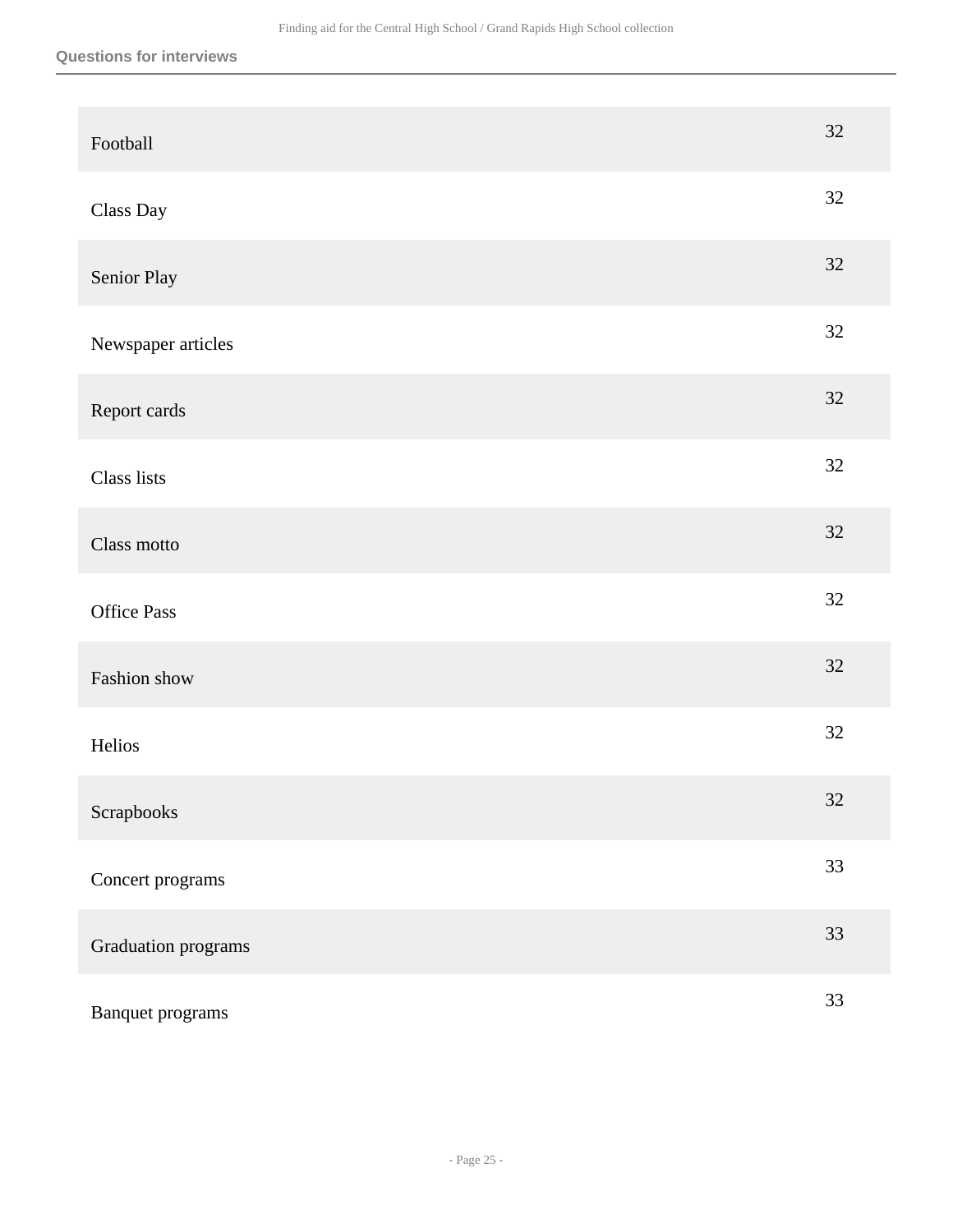## **Series IV. Financial Ledgers, 1894-1954.**

<span id="page-25-0"></span>

| Tickets                                  | 33 |
|------------------------------------------|----|
| Songs                                    | 33 |
| Newspapers Centralite                    | 33 |
| Letters                                  | 33 |
| Poems                                    | 33 |
| Pictures                                 | 33 |
| Trophies                                 | 33 |
| Deed                                     | 33 |
| Tests                                    | 33 |
| Miscellaneous                            | 33 |
| Advertisements                           | 33 |
| Administration                           | 33 |
| Series IV. Financial Ledgers, 1894-1954. |    |
| <b>Scope and Contents note</b>           |    |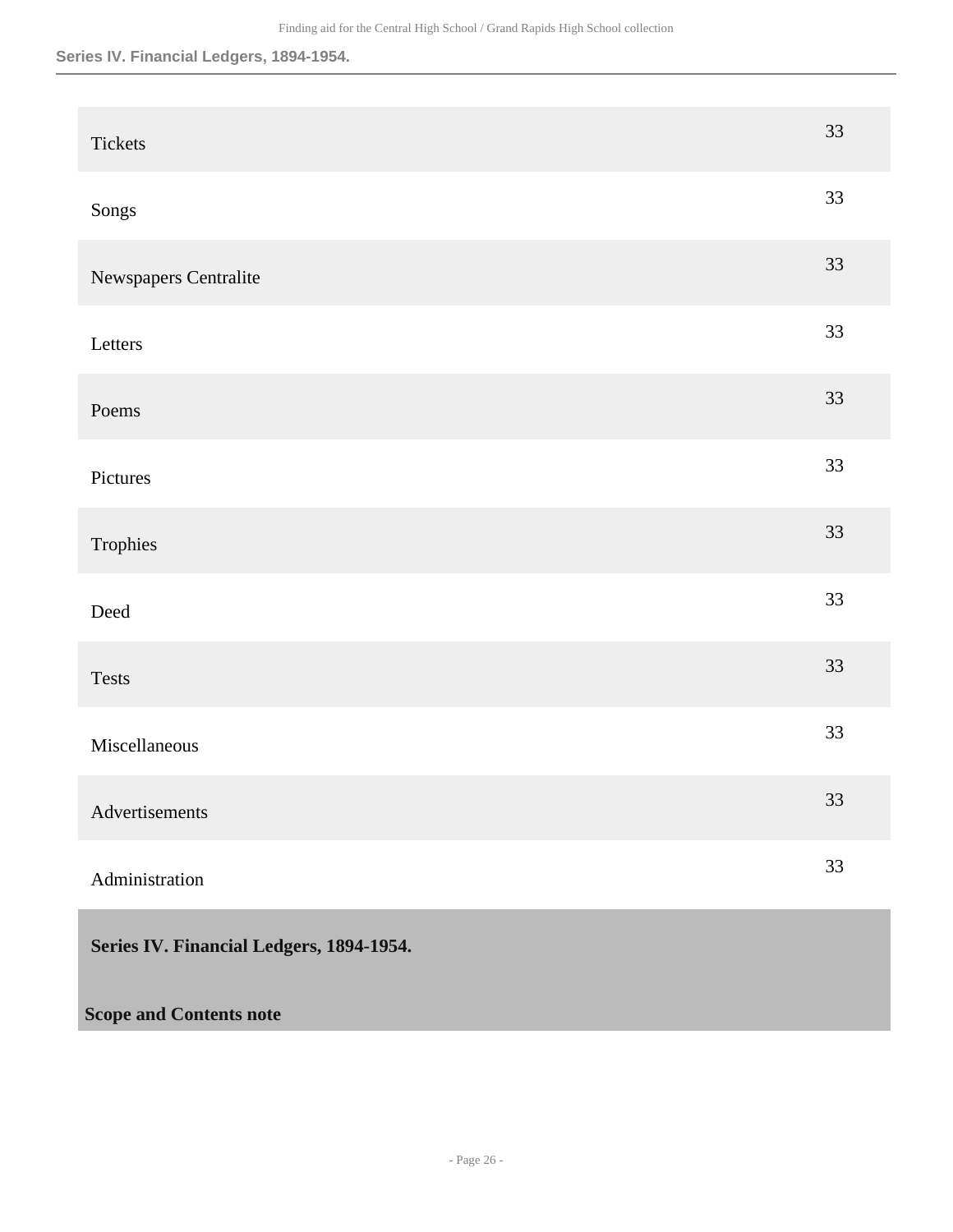This series includes ledger books from the Agona Club, the first club organized in Central High School, dating from 1924-1954, a class account book noting class dues from 1939-1942, the meeting minutes of the Board of Control for 1921-1934, and monthly reports, four books, from 1894-1899. These books can be found in their respective boxes.

|                                               | <b>Box</b> | Folder     |
|-----------------------------------------------|------------|------------|
| Account Book, Class Dues, 1939-1942.          | 23a        | 8          |
| Agona Club Ledger, 1924-1954.                 | 23a        | 9          |
|                                               |            | <b>Box</b> |
| Meeting Minutes, Board of Control, 1921-1923. |            | 25         |

Monthly Reports, 1894-1899.

|                        | <b>Box</b> |
|------------------------|------------|
| Mixed materials        | 27         |
|                        | <b>Box</b> |
| <b>Mixed Materials</b> | 26         |

## <span id="page-26-0"></span>**Series V. History Papers, 1892-1979.**

## **Scope and Contents note**

This small, but interesting series contains a partial history of the Central High buildings and a history of the school written for the Helios from 1892-1907. There are also two hand written histories chronicling the high school days of Arthur Dennison from 1878 and the memories of Lucile Meyering from 1918.

**Box Folder**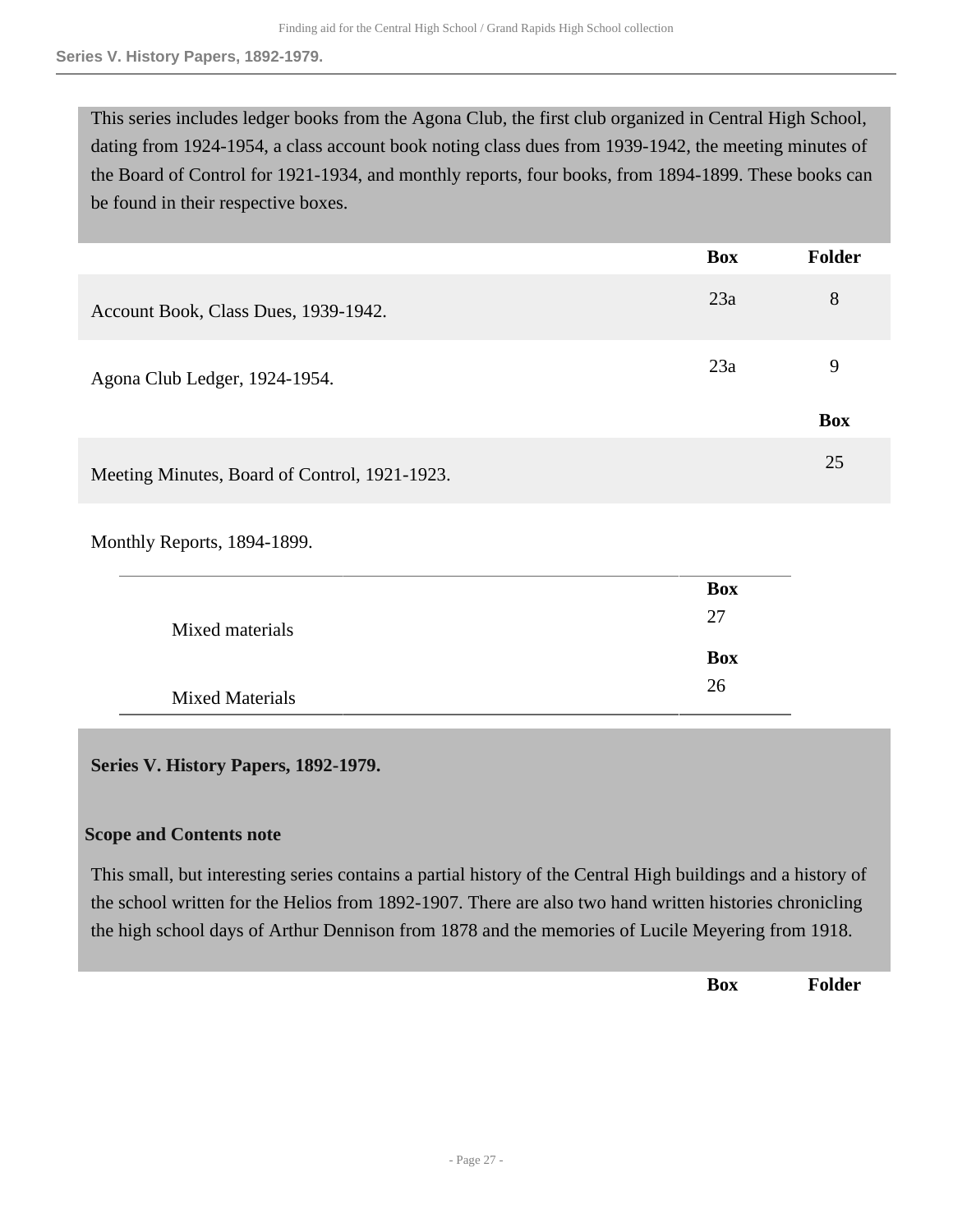**Series VI. Newspaper Clippings, 1918-1980, n.d.**

| Dennison, Arthur 1878 "Class History".       | 3  |   |
|----------------------------------------------|----|---|
| Helios History, 1892-1907.                   | 3  |   |
| Partial History of CHS Buildings, 1979.      | 3  | 3 |
| Meyering, Lucile 1918 "Recollection of CHS". | 19 | 4 |

## <span id="page-27-0"></span>**Series VI. Newspaper Clippings, 1918-1980, n.d.**

## **Scope and Contents note**

This series is divided into four groups. The sports news clippings include a bulk of information on 1979 and 1980. The graduation news and awards group includes information on various scholarships and alumni doings. The social news follows the argument for more funding for Central High in its later years. The miscellaneous group includes information on the death of football player Gordon Scott, teacher Emma Cole, and principal Jesse B. Davis.

|                             | <b>Box</b> | <b>Folder</b>  |
|-----------------------------|------------|----------------|
| Graduation News and Awards. | 3          | $\overline{4}$ |
| Miscellaneous News.         | 3          | 5              |
| Social News.                | 3          | 6              |
| Sports.                     | 3          | 7              |

<span id="page-27-1"></span>**Series VII. Photographs, 1890-1979, n.d.**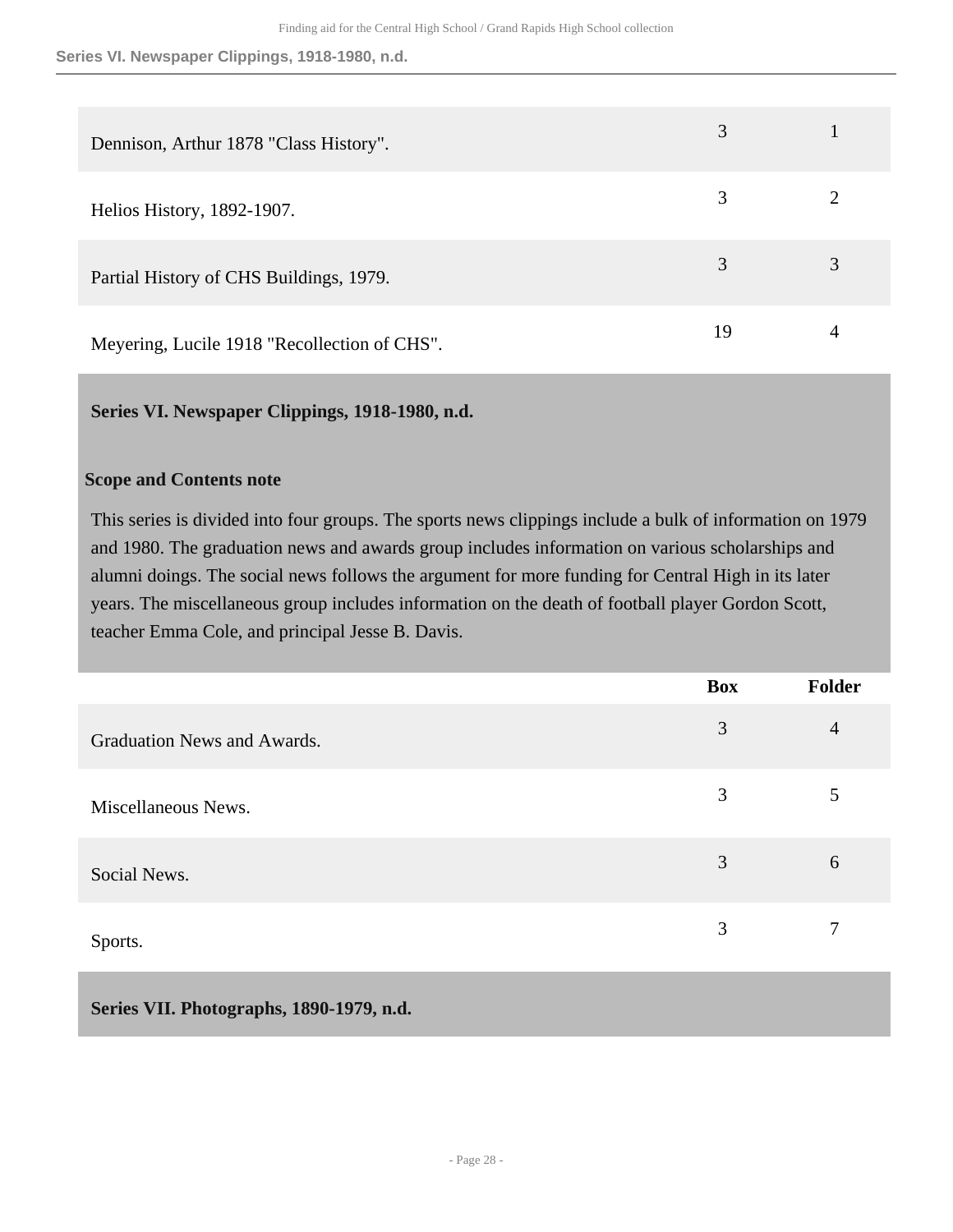#### **Scope and Contents note**

The photo series includes a number of different images. For the most part, the photos are of the early 1900s and a few are from the late 1890s. The photographs are divided into a number of categories. The sports photos include 1895 track and football teams and the 1890 baseball team. There are photos of the school buildings and classrooms. There are a number of photos of the various trophies and memorials including the Julius Houseman Field memorial rock. There are photographs of some reunions, the school's 100th Anniversary, school play casts, the 1907 faculty (names included), and the school's House of Representatives that Jesse Davis started. Photographs of Betty Ford's visit are also available as well as the history class of 1979. There are a number of miscellaneous photos as well as some slides and some negatives.

|                                   |              | <b>Box</b>     |
|-----------------------------------|--------------|----------------|
| Photo Scrapbooks 1916, 1923.      |              | 20             |
|                                   | <b>Box</b>   | Folder         |
| Merizon, Ed; 1979 Class. (7)      | $\mathbf{1}$ | $\mathbf{1}$   |
| Miscellaneous Photos. (14)        | $\mathbf{1}$ | $\overline{2}$ |
| Class of 1979 Negative. $(1)$     | $\mathbf{1}$ | 3              |
| Negatives, large ones, n.d. (6)   | $\mathbf 1$  | $\overline{4}$ |
| Reunion Photos, 1936. (3)         | $\mathbf{1}$ | 5              |
| 100th Anniversary Photo, n.d. (1) | $\mathbf{1}$ | 6              |
| School Play Cast, n.d. (1)        | $\mathbf{1}$ | 7              |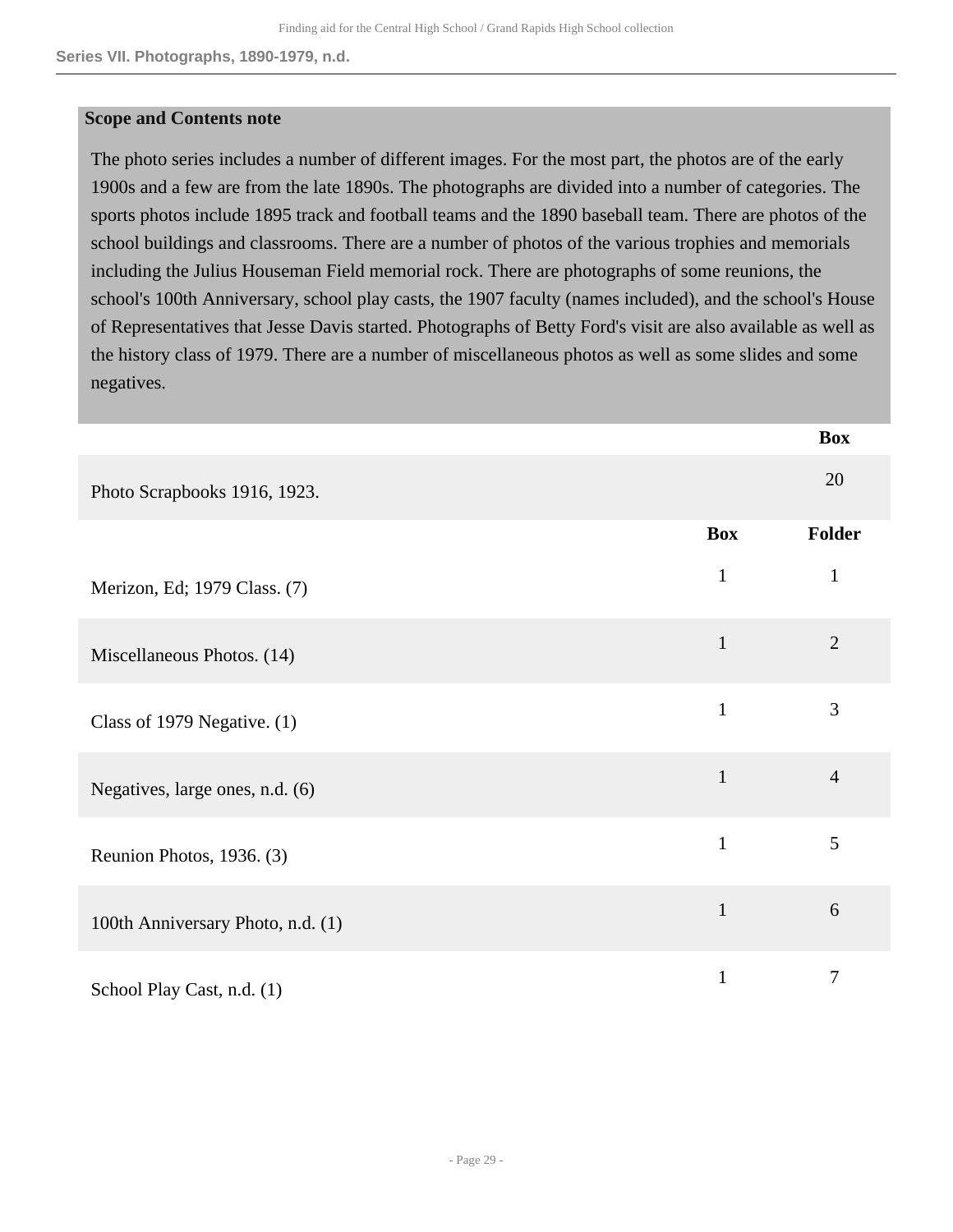## **Series VII. Photographs, 1890-1979, n.d.**

| Ford, Betty visit, n.d. (14)                                                                                                | $\mathbf{1}$ | 8  |
|-----------------------------------------------------------------------------------------------------------------------------|--------------|----|
| Classroom Photos, 1920. (13)                                                                                                | $\mathbf{1}$ | 9  |
| Trophies and Memorials, n.d. (9)                                                                                            | $\mathbf{1}$ | 10 |
| School Photos - Central Buildings, n.d. (10)                                                                                | $\mathbf{1}$ | 11 |
| Sports Photos, 1890-1970s. (23)                                                                                             | $\mathbf{1}$ | 12 |
| Snapshots -- groups, action shots, c.1920. (22)                                                                             | $\mathbf{1}$ | 13 |
| Slides, n.d. (149)                                                                                                          | $\mathbf{1}$ | 14 |
| Miscellaneous Negatives, n.d. (9?)                                                                                          | $\mathbf{1}$ | 15 |
| School play, n.d. (1)                                                                                                       | 19           | 15 |
| Football Team, 1929. This is actually a published image (graphic<br>clipping), from a Supplement to the Grand Rapids Herald | 19           | 9  |
| House of Representatives, n.d. (1)                                                                                          | 19           | 13 |
| Faculty, 1907. (1)                                                                                                          | 19           | 12 |
| Team Photo, n.d. (1)                                                                                                        | 19           | 14 |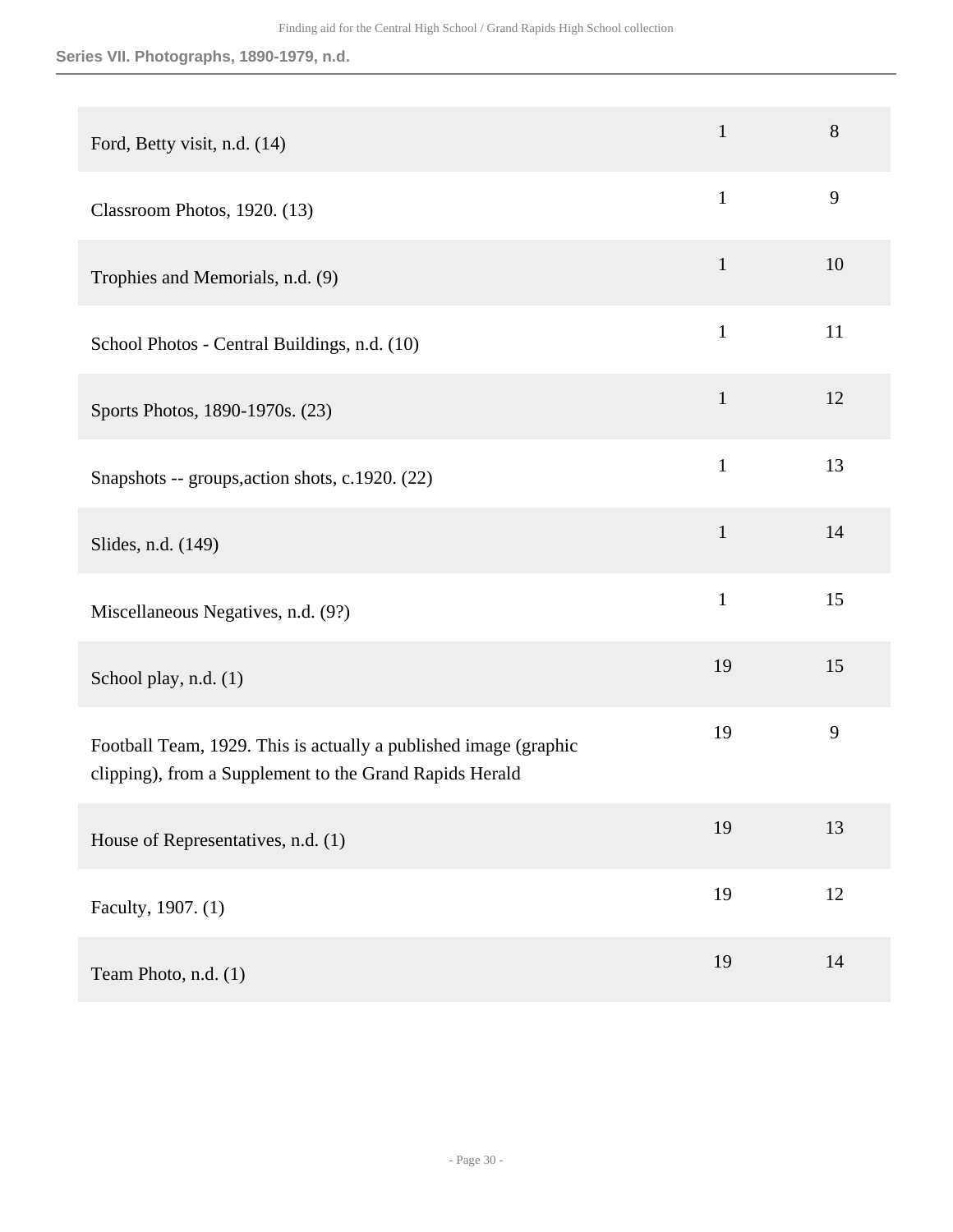| Building Entrance Tower Photo, n.d. (1)       | 19 | $\mathbf{I}(\mathbf{I})$ |
|-----------------------------------------------|----|--------------------------|
| Snapshots -- groups, actions, games, n.d. (7) | 19 | 11                       |

## <span id="page-30-0"></span>**Series VIII. Programs, 1899-1980, n.d.**

#### **Scope and Contents note**

The program series includes programs from a number of various class functions. The programs span a wide range of dates from the Class Day Exercises of 1909 through the Class plays of 1980. The programs include class banquets, variety shows, music programs and some miscellaneous programs including the Michigan State Basketball Champs of 1911 and a memento of School Days in 1899. The programs are arranged chronologically by grouping. For additional programs, see Coll. 316.

|                                                     | <b>Box</b>     | Folder  |
|-----------------------------------------------------|----------------|---------|
| Class Day Exercises, 1909-1968. See also Coll. 316. | $\overline{4}$ | $1 - 7$ |
| Class Night Exercises, 1973-1974.                   | $\overline{4}$ | 8       |
| <b>Graduation Exercises Programs.</b>               |                |         |
|                                                     | <b>Box</b>     | Folder  |
| 1900-1939.                                          | $\overline{4}$ | $9-12$  |
| 1941-1945. See also Coll. 316                       | $\overline{4}$ | 13      |
| 1957                                                | $\overline{4}$ | 14      |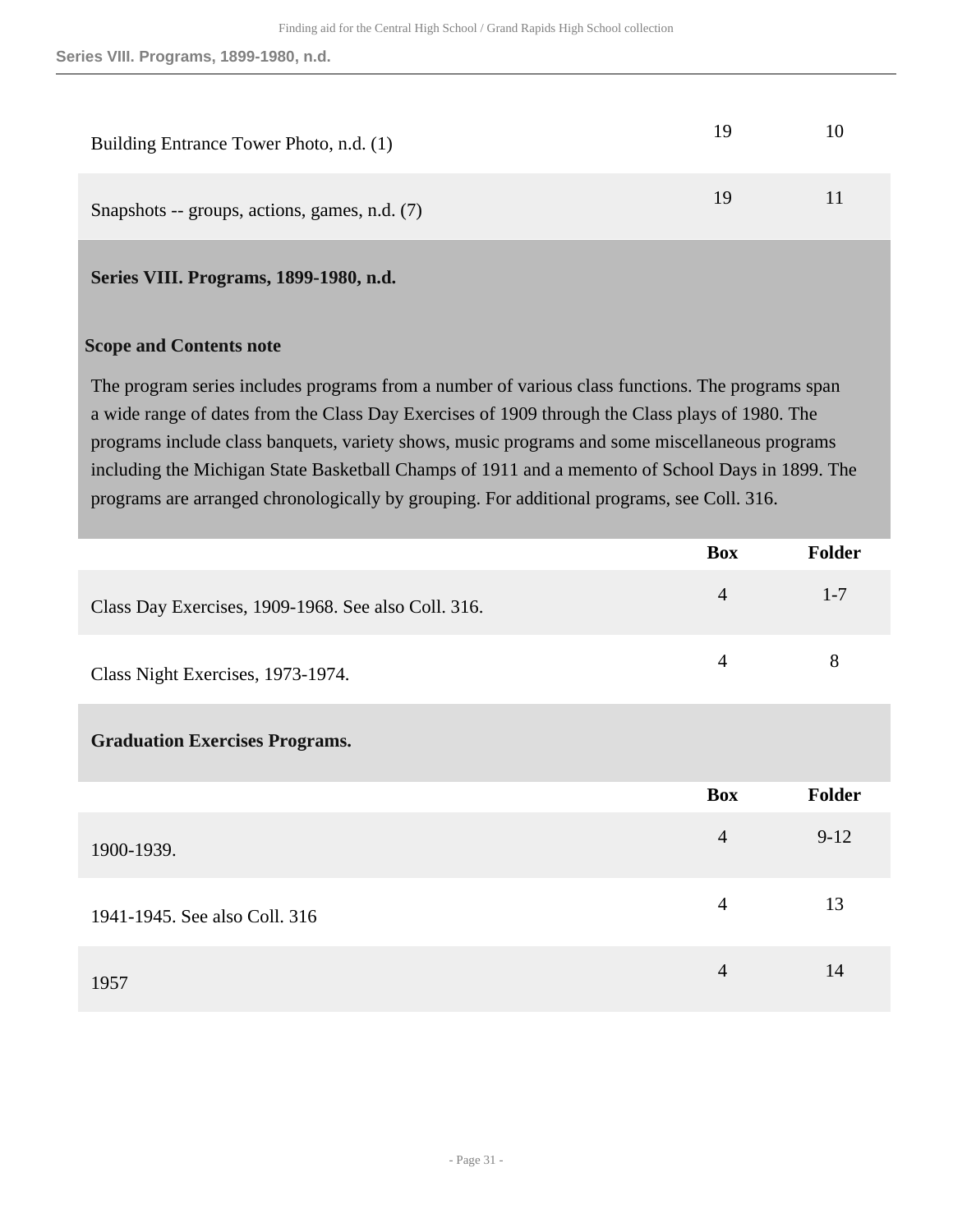| 1964-1967.                    | $\overline{4}$ | 15     |
|-------------------------------|----------------|--------|
| 1972-1974.                    | $\overline{4}$ | 16     |
| <b>Class Plays.</b>           |                |        |
|                               | <b>Box</b>     | Folder |
| 1924                          | $\overline{4}$ | $17\,$ |
| 1938                          | $\overline{4}$ | 18     |
| 1943-1980.                    | $\overline{4}$ | 19-22  |
| Musicals.                     |                |        |
|                               | <b>Box</b>     | Folder |
| 1962-1963.                    | $\overline{4}$ | $23\,$ |
| 1970-1979.                    | $\overline{4}$ | 24     |
| Variety Shows, 1961 and 1967. | $\overline{4}$ | $25\,$ |
| <b>Class Banquets.</b>        |                |        |
|                               | <b>Box</b>     | Folder |
| 1910-1919.                    | $\overline{4}$ | $26\,$ |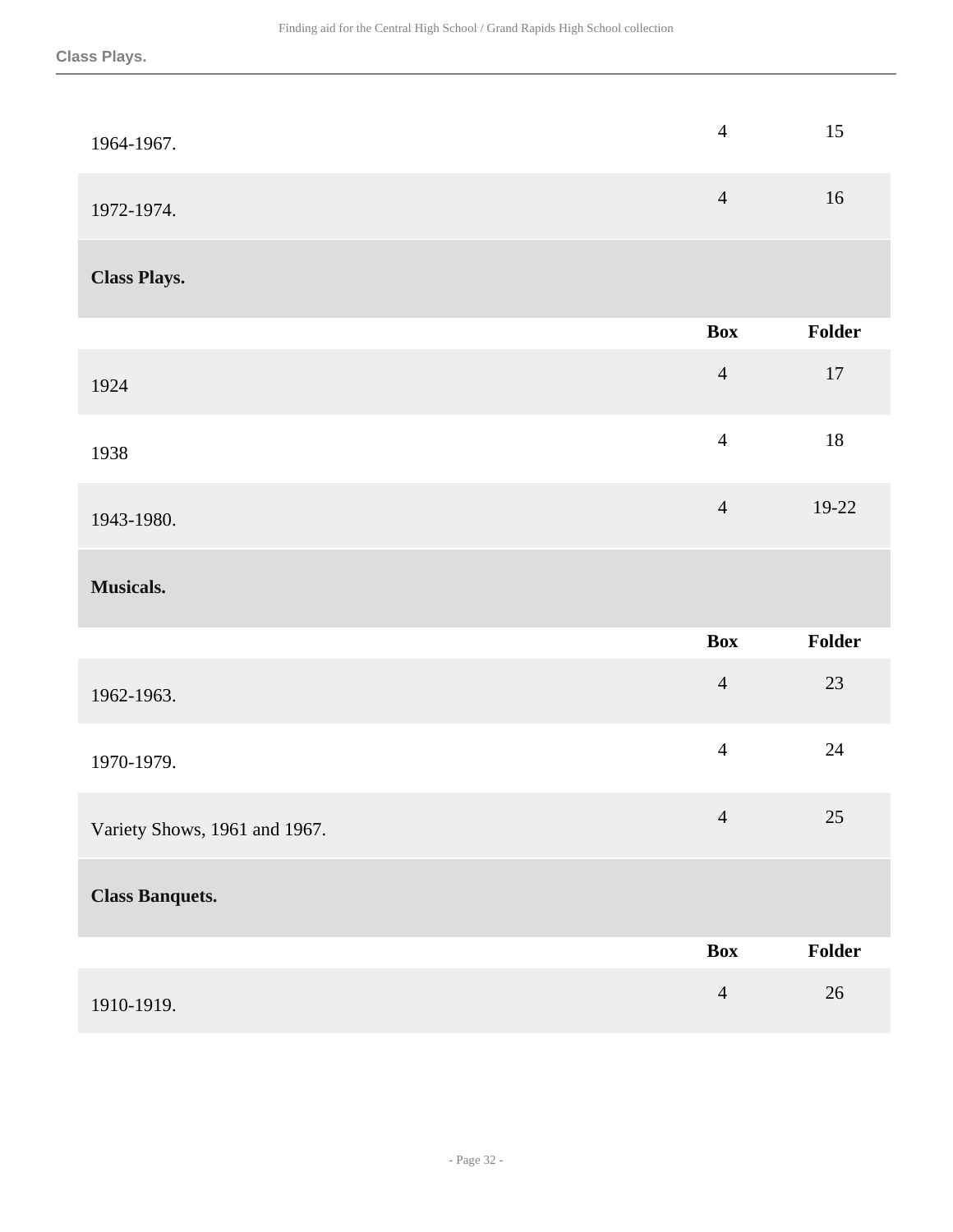| 1922-1929.                              | $\overline{4}$ | 27           |
|-----------------------------------------|----------------|--------------|
| 1933-1941.                              | $\overline{4}$ | 28-29        |
|                                         | <b>Box</b>     | Folder       |
| Michigan State Basketball Champs, 1911. | $\overline{4}$ | 30           |
| Memento of School Days, 1899.           | $\overline{4}$ | 31           |
| 3RD Annual Entertainment Program, 1910. | $\overline{4}$ | 32           |
| Fashion Show, n.d.                      | $\overline{4}$ | 33           |
| Mother/Daughter Banquet, 1943.          | $\overline{4}$ | 34           |
| Miscellaneous, 1930.                    | $\overline{4}$ | 35           |
| On the Air, 1932.                       | $\overline{4}$ | 36           |
| One Act Plays, 1935.                    | $\overline{4}$ | 37           |
| W.C. Owens Memorial, 1979.              | 5              | $\mathbf{1}$ |
| CHS Honor Night, 1979.                  | 5              | $\mathbf{2}$ |
| <b>Music Programs.</b>                  |                |              |
|                                         | <b>Box</b>     | Folder       |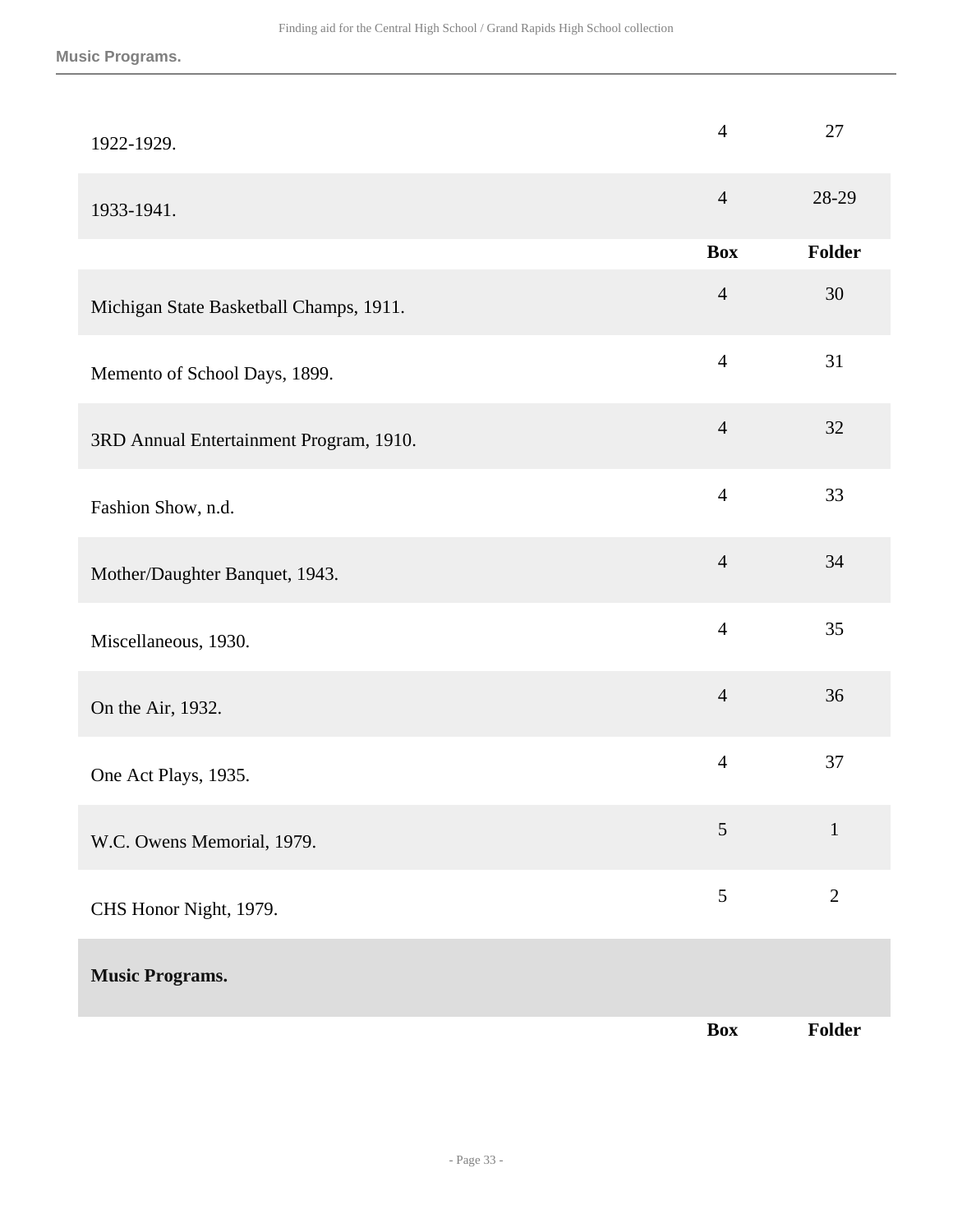<span id="page-33-0"></span>

| Ivy Choral Series, n.d.                              | 5               | 3              |
|------------------------------------------------------|-----------------|----------------|
| 1957 and 1958.                                       | 5               | $\overline{4}$ |
| Spring Concert, 1960-1969.                           | 5               | 5              |
| Spring Concert, 1970-1944.                           | $\mathfrak{S}$  | 6              |
| Christmas, 1971.                                     | 5               | $\tau$         |
| Band Festival, 1972-1973.                            | 5               | 8              |
| Jazz Festival, 1972.                                 | 5               | 9              |
| GRPS Music Festival, 1973.                           | 5               | 10             |
| Arts Sensation, 1973-1974.                           | $\mathfrak{S}$  | 11             |
| Fall Concert, 1974.                                  | 5               | 12             |
| Instrumental Music Concert, n.d.                     | $5\overline{)}$ | 13             |
| Solo and Ensemble, 1974.                             | $\mathfrak{S}$  | $14$           |
| Eighth Grade at Central High (1, 1987.027, 7/9/2003) | $\mathfrak{S}$  | 15             |
| Series IX. Scrapbooks, 1870-1980.                    |                 |                |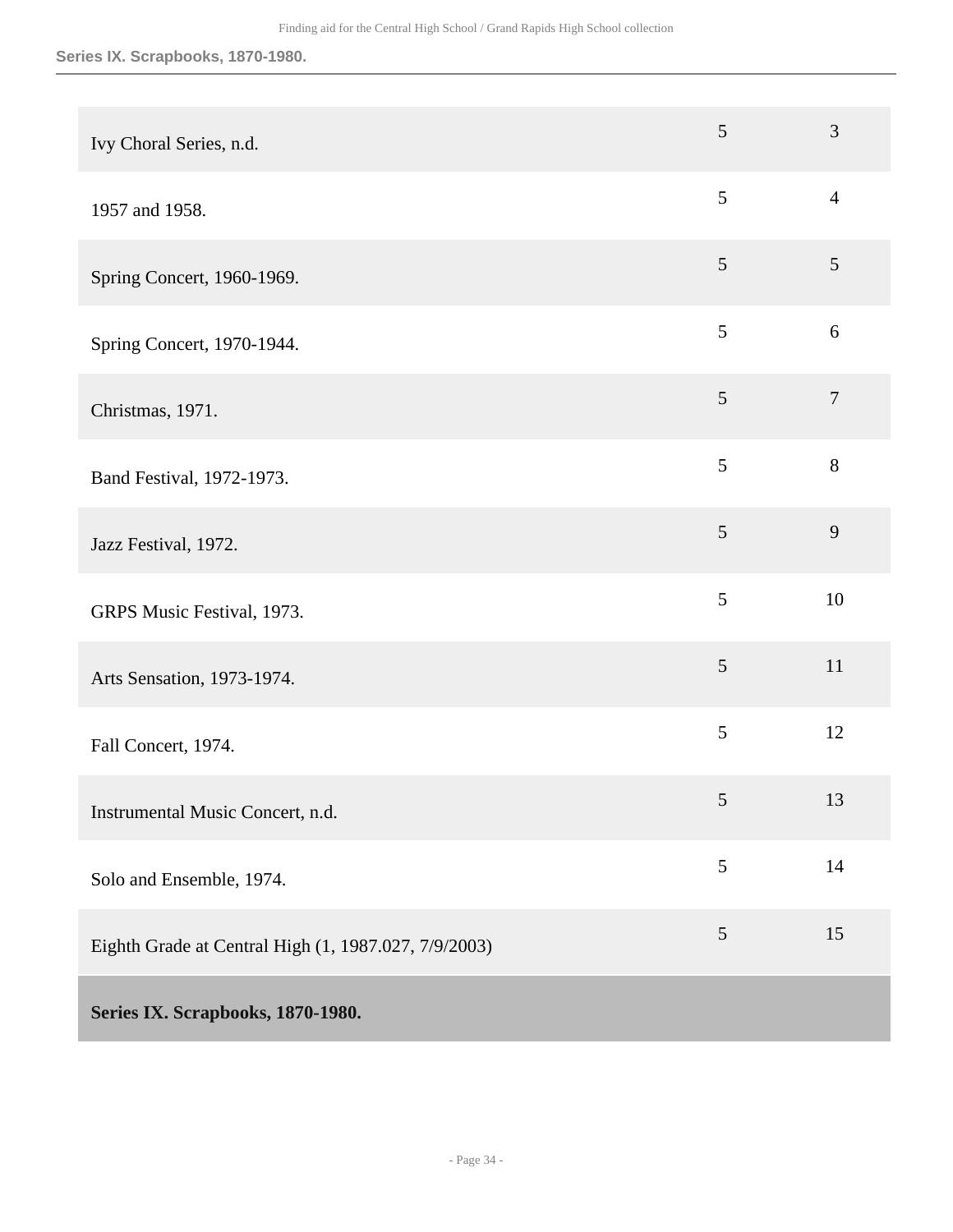### **Scope and Contents note**

Detail the late 1880s throughout the 1920s. Included in this is the scrapbook of Sarah B. Goodman from the class of 1870, and A.J. Volland, principal and teacher from the 1890s, who collected school notes and pamphlets. Another large group is the 1970s and 1980s which includes a number of sports news clippings. The scrapbooks can be found in their respective boxes.

|                                                                       | <b>Box</b>      |
|-----------------------------------------------------------------------|-----------------|
| "School Girl Days" [Gordon, Clara May], 1915.                         | 23a             |
| Goodman, Sarah B., 1870.                                              | 20              |
| Volland, A.J., 1890, 1893.                                            | 21              |
| CHS Scrapbook, 1938-53. [Dates?, wood covers]                         | 24              |
| 1980                                                                  | 23 <sub>b</sub> |
| 1979.(2 yellow)                                                       | 23 <sub>b</sub> |
| 1976                                                                  | 23 <sub>b</sub> |
| Scrapbook, 1913-1915 [Many pages blank. In old Ledger book, 9/1/2000] | 34              |
| Scrapbook, 1918-1925.                                                 | 36              |
| Unprocessed.                                                          | 37              |
| Unprocessed                                                           | 38              |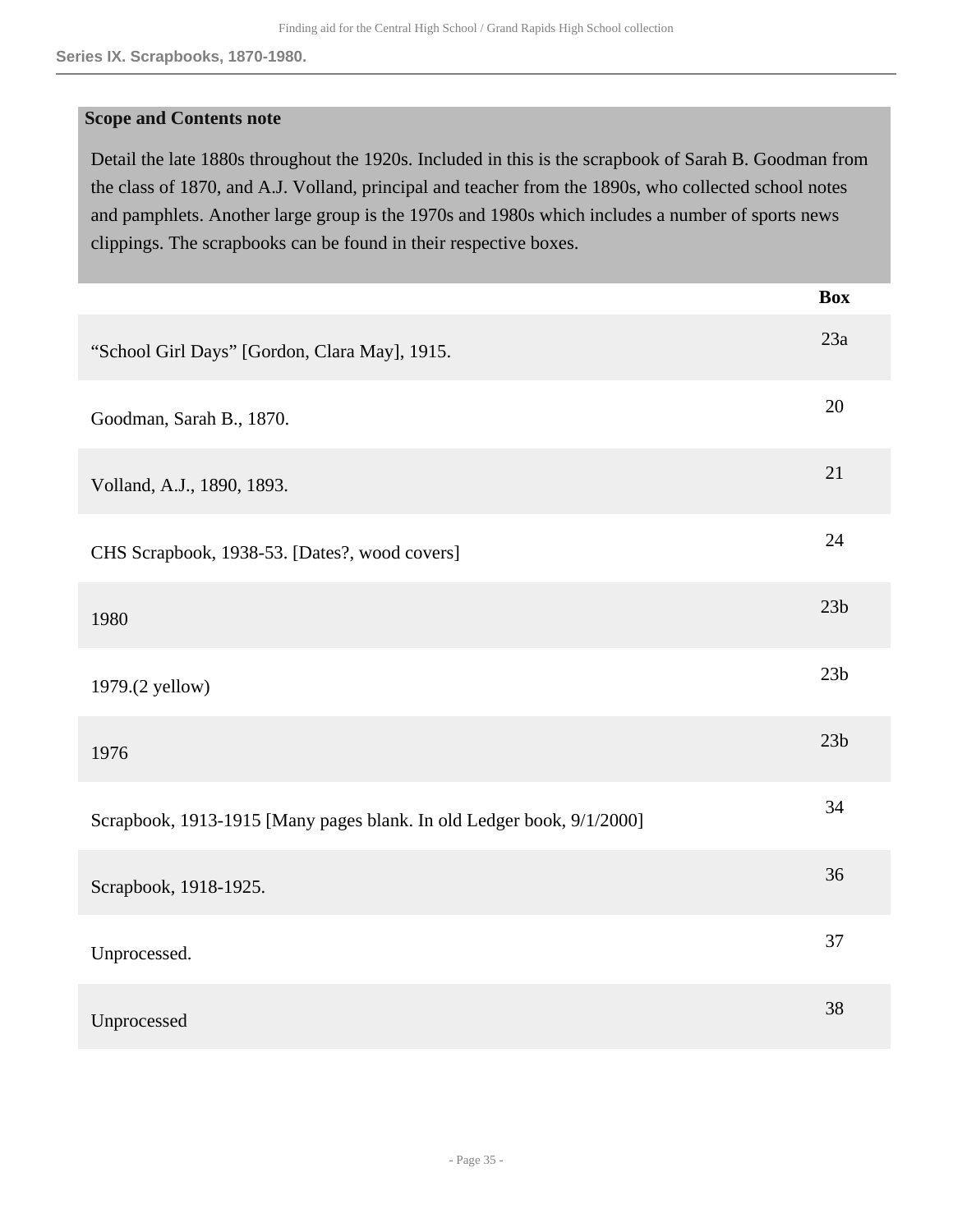| Unprocessed                                                                                                                                                                                                                                                          | 39              |
|----------------------------------------------------------------------------------------------------------------------------------------------------------------------------------------------------------------------------------------------------------------------|-----------------|
| Class notes, 1911-24.                                                                                                                                                                                                                                                | 22              |
| Cavalier Club. Scraps of Cavalier Life, 1919-1938. [Sports] 1986.124, 1986.125                                                                                                                                                                                       | 41              |
| Certificate. Mu Delta Sigma Fraternity. March, 1894. Horace W. Hardy, T. William<br>Hefferan, Louis E. Howard, Frederic M. Loomis, Charles L. Merriam, Harvey A.<br>Rosenthal, Russell S. Rowland, Charles C. Wallin. Signed by Harry L. Creswell, Chas.<br>W. Math? | 41              |
| Grand Rapids High School Scrapbook, ca. 1865-1935. [Fragile condition] Formerly<br>G3:BC17.1                                                                                                                                                                         | 42              |
| Grand Rapids, Michigan. High Schools Scrapbooks. Central High School / compiled in<br>the Michigan Room, 1936. Formerly MKG373.H76c                                                                                                                                  | 42              |
| Early History of Central High School / compiled by the Grand Rapids Public Library,<br>1953. Formerly MKG373.9.G762                                                                                                                                                  | 42              |
| <b>Helios. Publication, later yearbook</b>                                                                                                                                                                                                                           |                 |
|                                                                                                                                                                                                                                                                      | <b>Box</b>      |
| 1892: v.1, no 1-3 (October, November, December)                                                                                                                                                                                                                      | 18 <sub>B</sub> |
| 1893: v. 2, no 4-5 (June, July); v. 3, no 1-2 (October, November)                                                                                                                                                                                                    | 18 <sub>B</sub> |
| 1910: v. 36, no 2 (March)                                                                                                                                                                                                                                            | 18 <sub>B</sub> |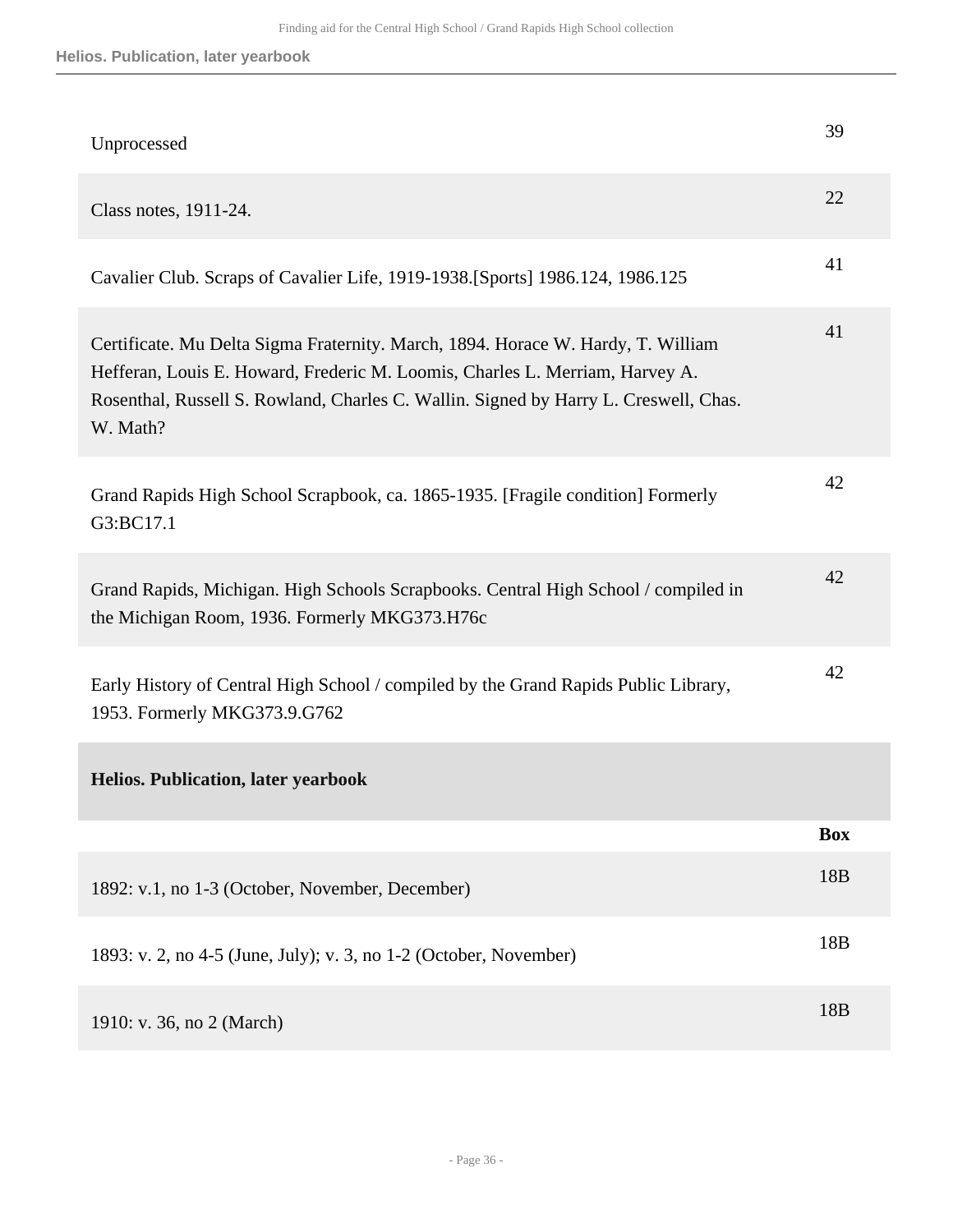| 1912: v. 38, no 8 (May); v. 39, no 2 (November)                                                                                              |            | 18B             |
|----------------------------------------------------------------------------------------------------------------------------------------------|------------|-----------------|
| 1913: v. 39, no 8 (May)                                                                                                                      |            | 18 <sub>B</sub> |
|                                                                                                                                              | <b>Box</b> | Folder          |
| May 1893 - Dec. 1898.                                                                                                                        | $\tau$     | $1-42$          |
| Jan. 1899 - April 1903.                                                                                                                      | $8\,$      | $1 - 37$        |
| May 1903 - Feb. 1909.                                                                                                                        | 9          | $1 - 38$        |
| Oct. 1909 - April 1913.                                                                                                                      | 10         | $1 - 23$        |
| Oct. 1913 - Nov. 1915.                                                                                                                       | 11         | $1 - 17$        |
| Dec. 1915 - April 1918.                                                                                                                      | 12         | $1 - 20$        |
| May 1918 - Oct. 1922.                                                                                                                        | 13         | $1-29$          |
| Nov. 1922 - May 1926.                                                                                                                        | 14         | $1 - 30$        |
| Oct. 1926 - March 1930. v. 55, no. 7, Apr. 1930 appears to be missing<br>from this collection. However, there are two copies in Coll. 316-23 | 15         | $1 - 30$        |
| May 1930 - Jan. 1935.                                                                                                                        | 16         | $1 - 33$        |
| Feb. 1935 - Nov. 1939.                                                                                                                       | 17         | $1 - 28$        |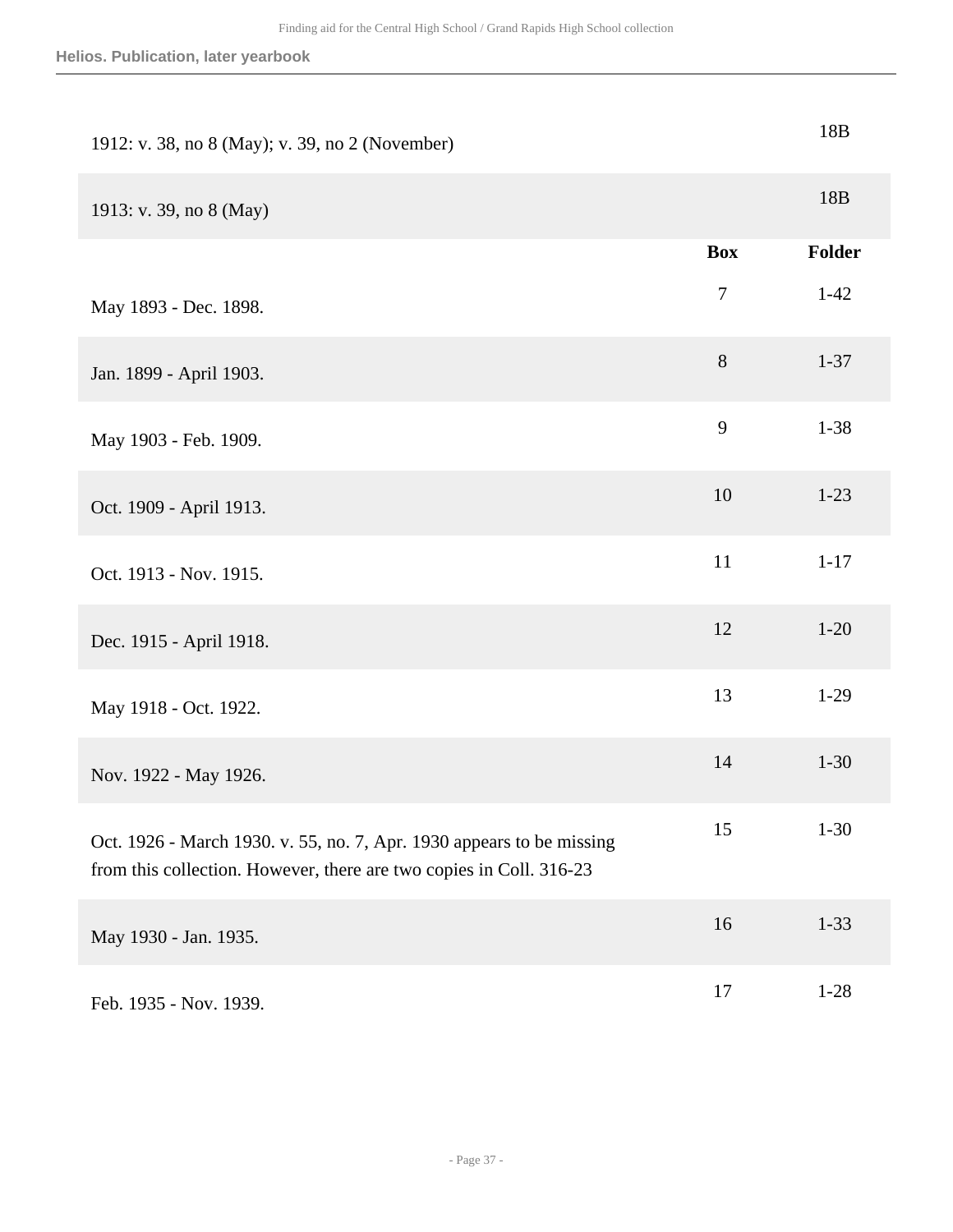#### **Series X. School Publications, 1892-1988.**

| Mar. 1940 - June 1944.      | 18 | $1-25$     |
|-----------------------------|----|------------|
| 1948 - Dec. 14.             | 18 | 26         |
| 1949 - Dec. 1, Dec. 20.     | 18 | 27-28      |
| 1957 - May 24.              | 18 | 29         |
| 1957 - Oct. 11.             | 18 | 30         |
|                             |    | <b>Box</b> |
| Fragment, v. 1, 1892        |    | 35         |
| Fragment, v. 3, 1894        |    | 35         |
| Fragment, v. 7, 1898?       |    | 35         |
| v. 33-34, 1908-1909. Bound. |    | 35         |

## <span id="page-37-0"></span>**Series X. School Publications, 1892-1988.**

## **Scope and Contents note**

This is the largest series in the collection. There are three different newspapers chronicled: LaPlume, Every Other Week, and the Helios which is also named the Ram's Review and Rampages. LaPlume was in circulation for only a few years, 1900-1907. Every Other Week was in use for an even shorter time, 1899-1900. The Helios however spans 1893-1988 in this collection. The Helios was a sometimes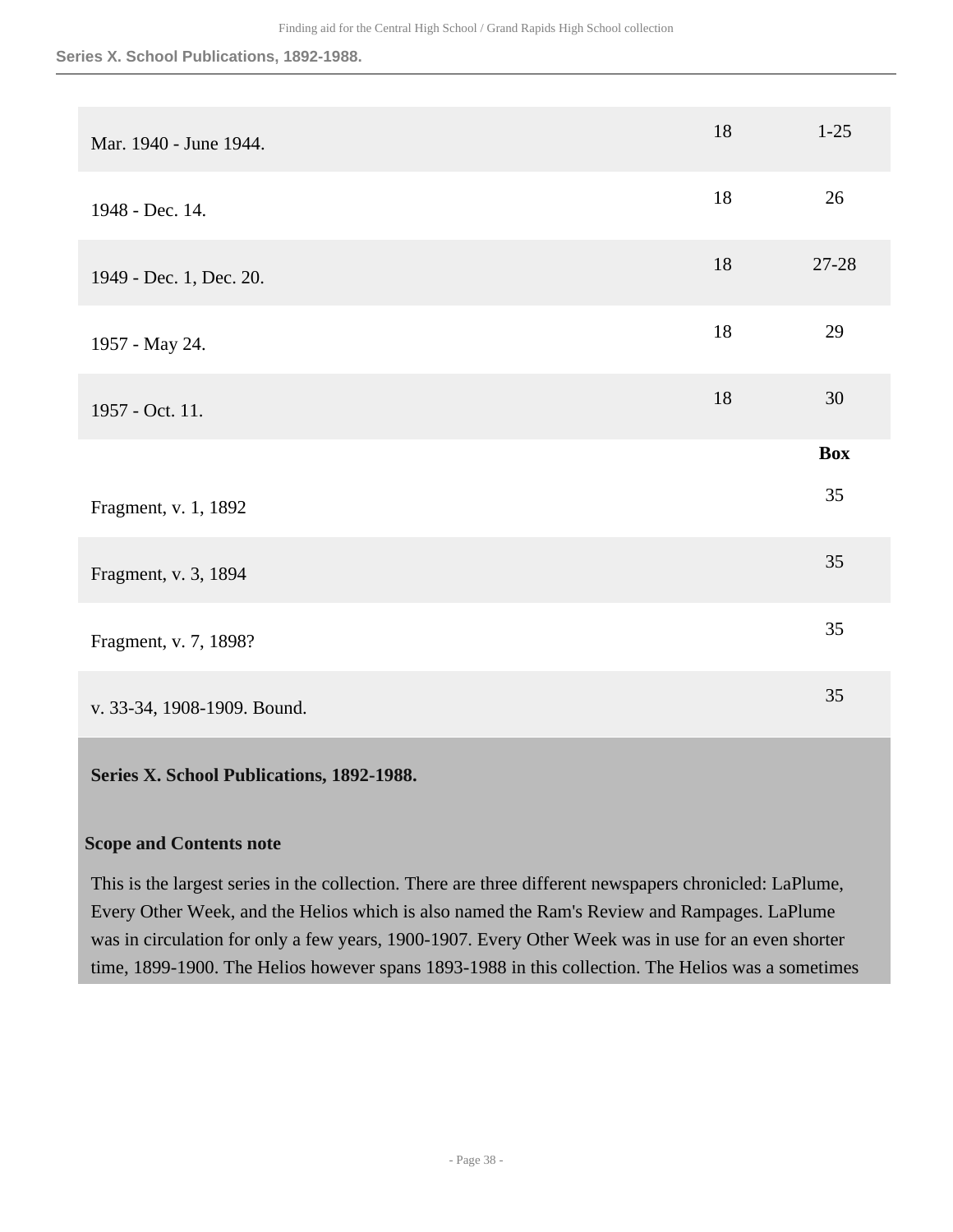| monthly literary publication (publication frequencies vary by year), that evolved into the school<br>yearbook. The newspapers are arranged chronologically.                                                                                         |            |                   |
|-----------------------------------------------------------------------------------------------------------------------------------------------------------------------------------------------------------------------------------------------------|------------|-------------------|
| <b>Every Other Week</b>                                                                                                                                                                                                                             |            |                   |
|                                                                                                                                                                                                                                                     | <b>Box</b> | <b>Folder</b>     |
| 1899                                                                                                                                                                                                                                                | 6          | 36-37             |
| 1900                                                                                                                                                                                                                                                | 6          | 38-43             |
| <b>La Plume</b>                                                                                                                                                                                                                                     |            |                   |
|                                                                                                                                                                                                                                                     | <b>Box</b> | <b>Folder</b>     |
| Sept. 1900 - May 1907.                                                                                                                                                                                                                              | 6          | $1 - 35$          |
|                                                                                                                                                                                                                                                     |            | <b>Collection</b> |
| Poetry / Published by the Poetry Club. This title is not included in this collection.<br>However, as least one issue in currently held in Coll. 316, the GRPL High Schools<br>Collection. See also Coll. 278, the GRPL Poets and Poetry Collection. |            | 316               |
| <b>Ram's Review</b>                                                                                                                                                                                                                                 |            |                   |
|                                                                                                                                                                                                                                                     | <b>Box</b> | Folder            |
| 1957 - Dec. 20.                                                                                                                                                                                                                                     | 18         | 31                |
| 1958                                                                                                                                                                                                                                                | $18\,$     | 32-41             |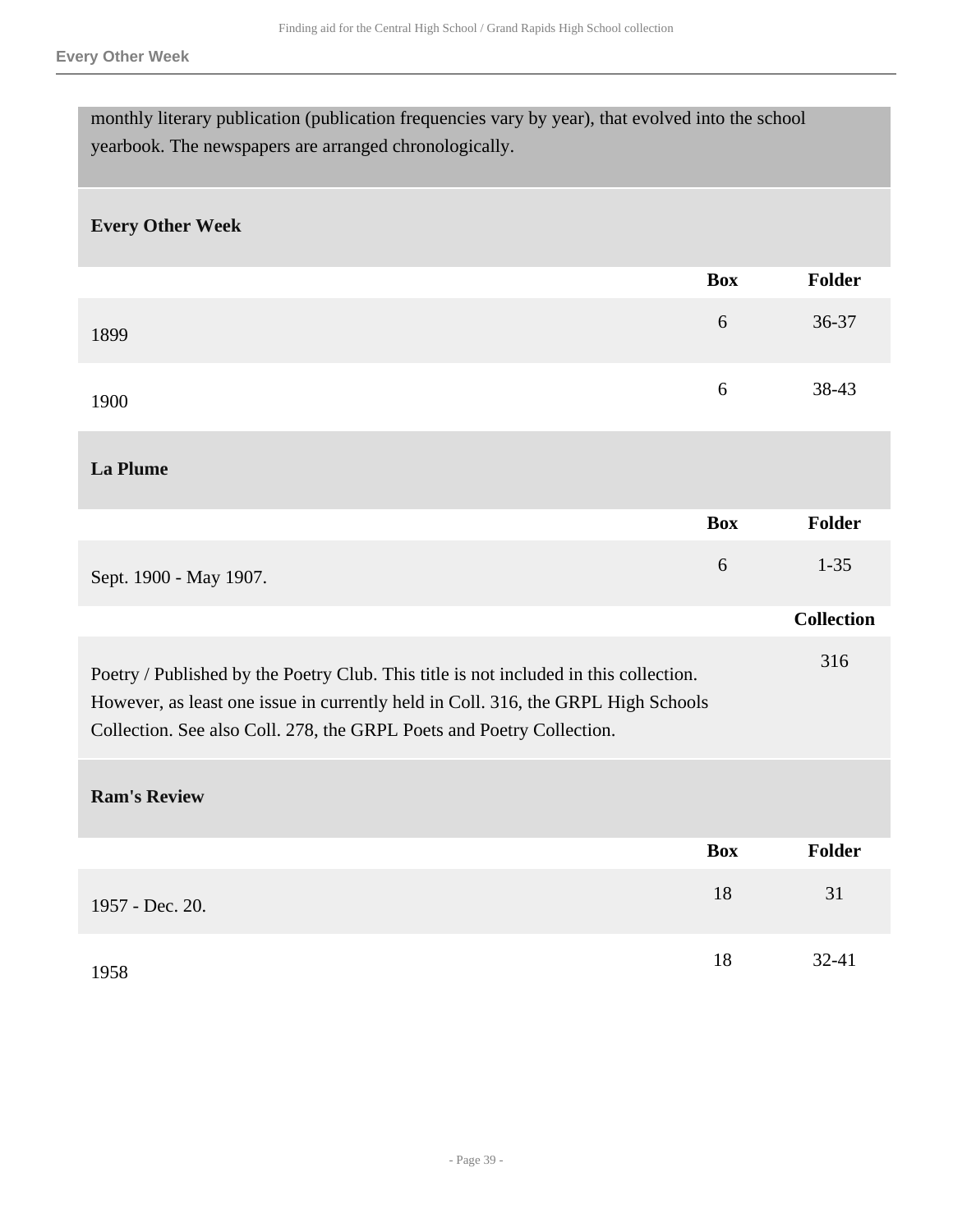**Rampages.**

| 1959            | $18\,$     | $42 - 45$   |
|-----------------|------------|-------------|
| 1960 - Oct. 19. | $18\,$     | $47\,$      |
| 1961 - May 19.  | $18\,$     | $\sqrt{48}$ |
| $1961 - Sept$   | $18\,$     | 49          |
| 1962 - June 5.  | $18\,$     | 50          |
| Rampages.       |            |             |
|                 |            |             |
|                 | <b>Box</b> | Folder      |
| 1960 June.      | $18\,$     | $46\,$      |
| 1964 - Nov. 6.  | $18\,$     | 51          |
| $1965 - Jan 22$ | $18\,$     | $52\,$      |
| $1965 - Dec 17$ | $18\,$     | 53          |
| 1966 - Jun. 8.  | $18\,$     | $54\,$      |
| 1968 - June.    | $18\,$     | 55          |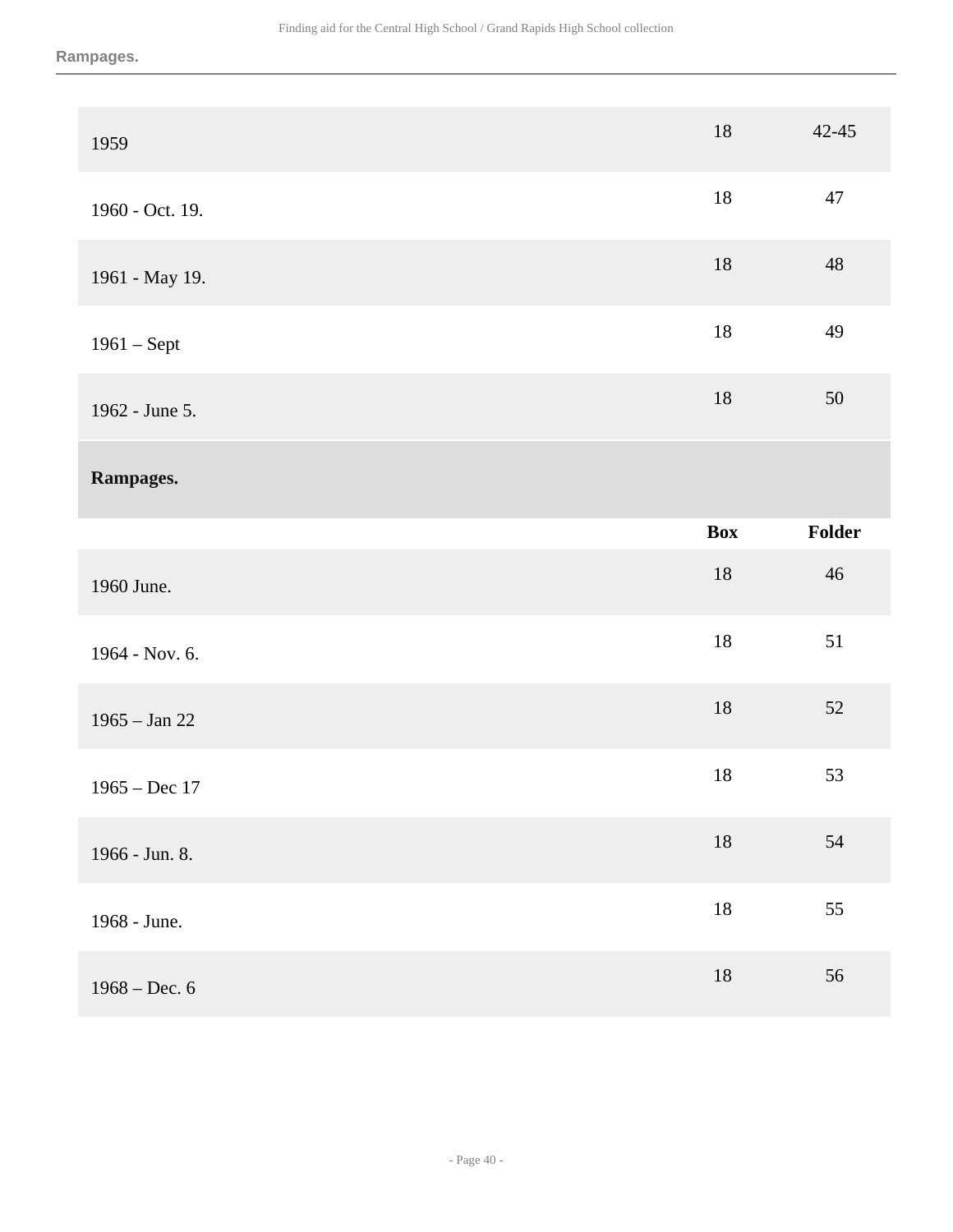| 1969 - May 2.        | $18\,$ | 57             |
|----------------------|--------|----------------|
| $1969 - June$        | 18     | 58             |
| 1972 - Nov. 10.      | 19     | $\mathfrak{S}$ |
| $1972 - Dec. 22$     | $18\,$ | 59             |
| 1979 - Feb. 14.      | 19     | $\,1\,$        |
| 1979 - March 22      | 19     | $\sqrt{2}$     |
| $1979 - June$        | $18\,$ | $60\,$         |
| $1979 - Oct 25$      | 18     | 61             |
| $1979 - Nov 30$      | $18\,$ | 62             |
| 1980 - Feb. 14.      | $18\,$ | 63             |
| 1980 - March 28      | $18\,$ | 64             |
| 1988 - Apr. 25.      | $18\,$ | 65             |
| <b>Bound Helios.</b> |        |                |
| Oct 1892-July 1894.  |        |                |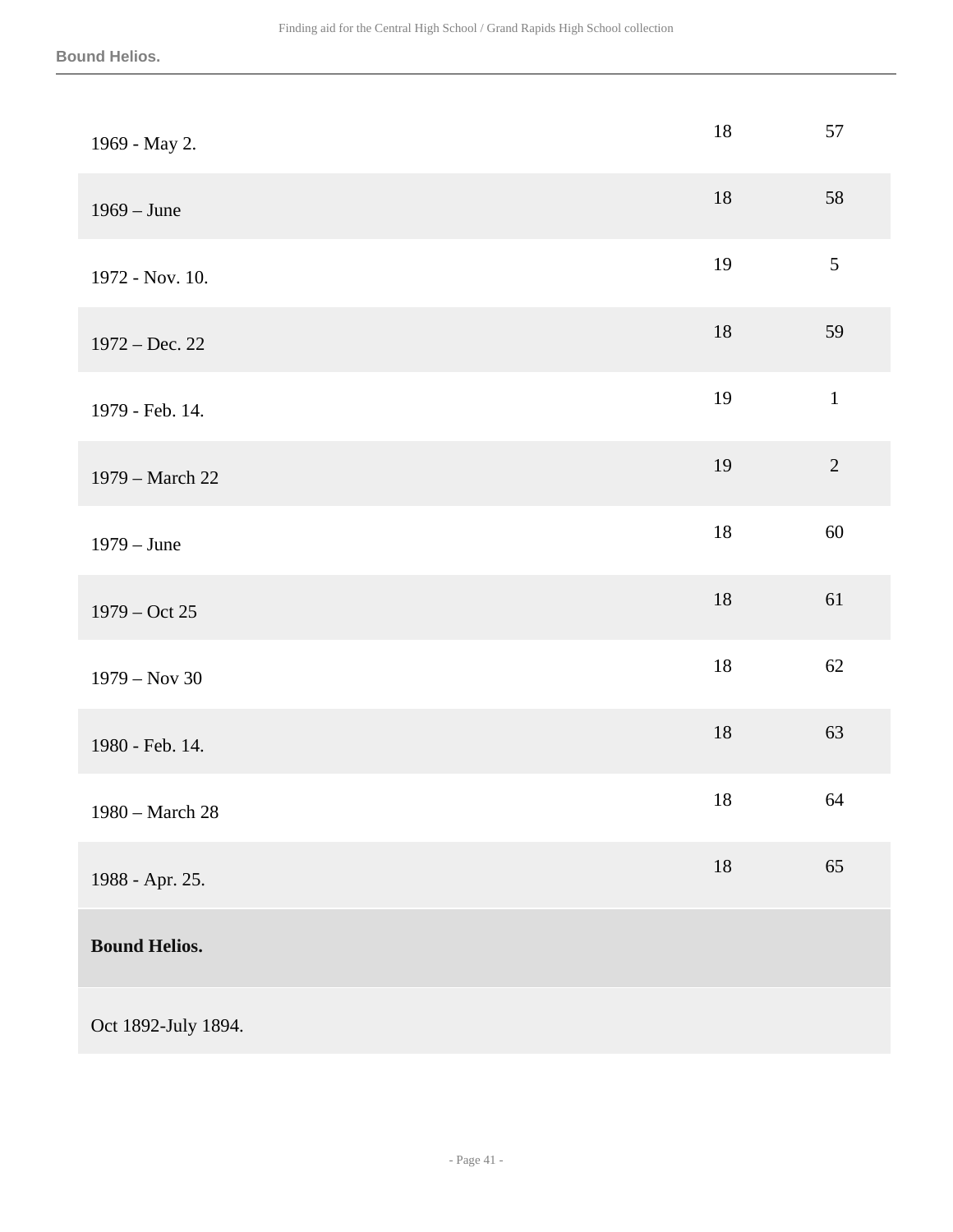Jan 1896-July 1896.

Oct 1908-May 1909.

<span id="page-41-0"></span>**Series XI. Schoolwork Series, 1915-1959, n.d.** 

## **Scope and Contents note**

Another small series which includes samples of work and grade reporting from different years. There is a set of Trim Bissell's 1959 English papers, Florence Hamblin's 1915 English and Physiology notes as well as growth records, recording the student's physical growth, from 1939.

|                                       | <b>Box</b>     | <b>Folder</b>  |
|---------------------------------------|----------------|----------------|
| Bissell, Trim, English 1959.          | $\overline{2}$ | $\mathbf{1}$   |
| Hamblin, Florence, Eng. Physiol 1915. | $\overline{2}$ | $\overline{2}$ |
| Psychology I Exam.                    | $\overline{2}$ | 3              |
| Credit slips, 1932/37.                | $\overline{2}$ | $\overline{4}$ |
| Student reports, 1932/37.             | $\overline{2}$ | 5              |
| Home Record Card, 1932-40.            | $\overline{2}$ | 6              |
| Growth Records, 1939.                 | $\overline{2}$ | $\overline{7}$ |
| Certificate of Progress, 1939.        | $\overline{2}$ | 8              |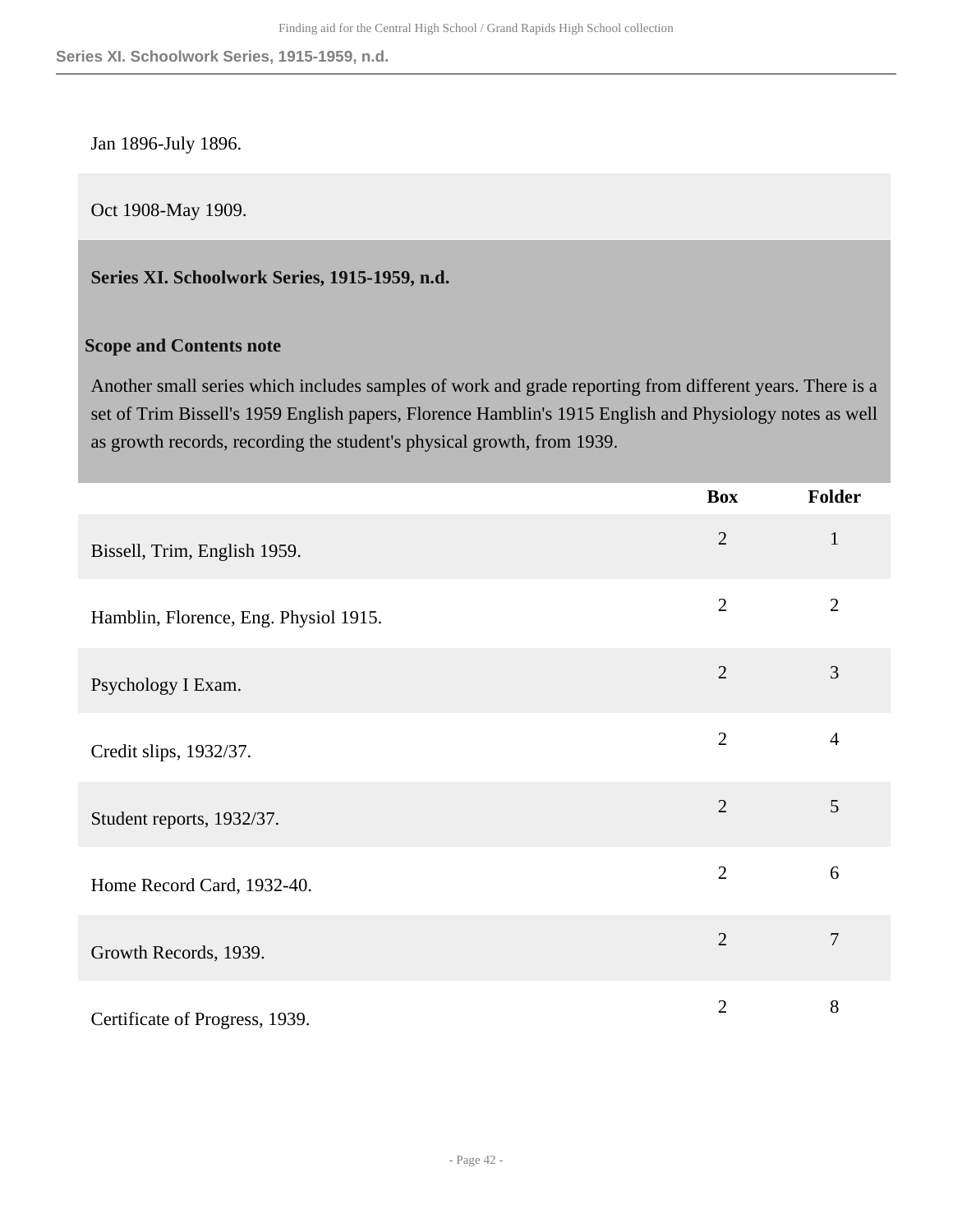| Class Certificate, 1939.       | $\overline{2}$              | 9  |
|--------------------------------|-----------------------------|----|
| Barber, Bob, Grade Book, 1929. | $\overline{2}$              | 10 |
| Senior High Grade Sheet, n.d.  | $\overline{2}$              | 11 |
| Junior High Grade Sheet, n.d.  | $\mathcal{D}_{\mathcal{L}}$ | 12 |

## <span id="page-42-0"></span>**Series XII. Miscellaneous, 1901-1970, n.d.**

## **Scope and Contents note**

Within this series there are event tickets, land records, a copy of the 1915 class song, Helios clippings as well as a copy of a 1939 Hilltopper newspaper.

|                                                                      |            | <b>Collection</b> |
|----------------------------------------------------------------------|------------|-------------------|
| House of Representatives, Revised Constitution, 1910  See Coll. 316. |            | 316               |
|                                                                      | <b>Box</b> | <b>Folder</b>     |
| The Searchlight, 1923.                                               | 5          | 15                |
| Rams Horn, 1968.                                                     | 5          | 16                |
| Event Tickets, 1957-1970.                                            | 5          | 17                |
| CHS Land Records, n.d.                                               | 5          | 18                |
| Class Song and Officers, n.d.                                        | 5          | 19                |